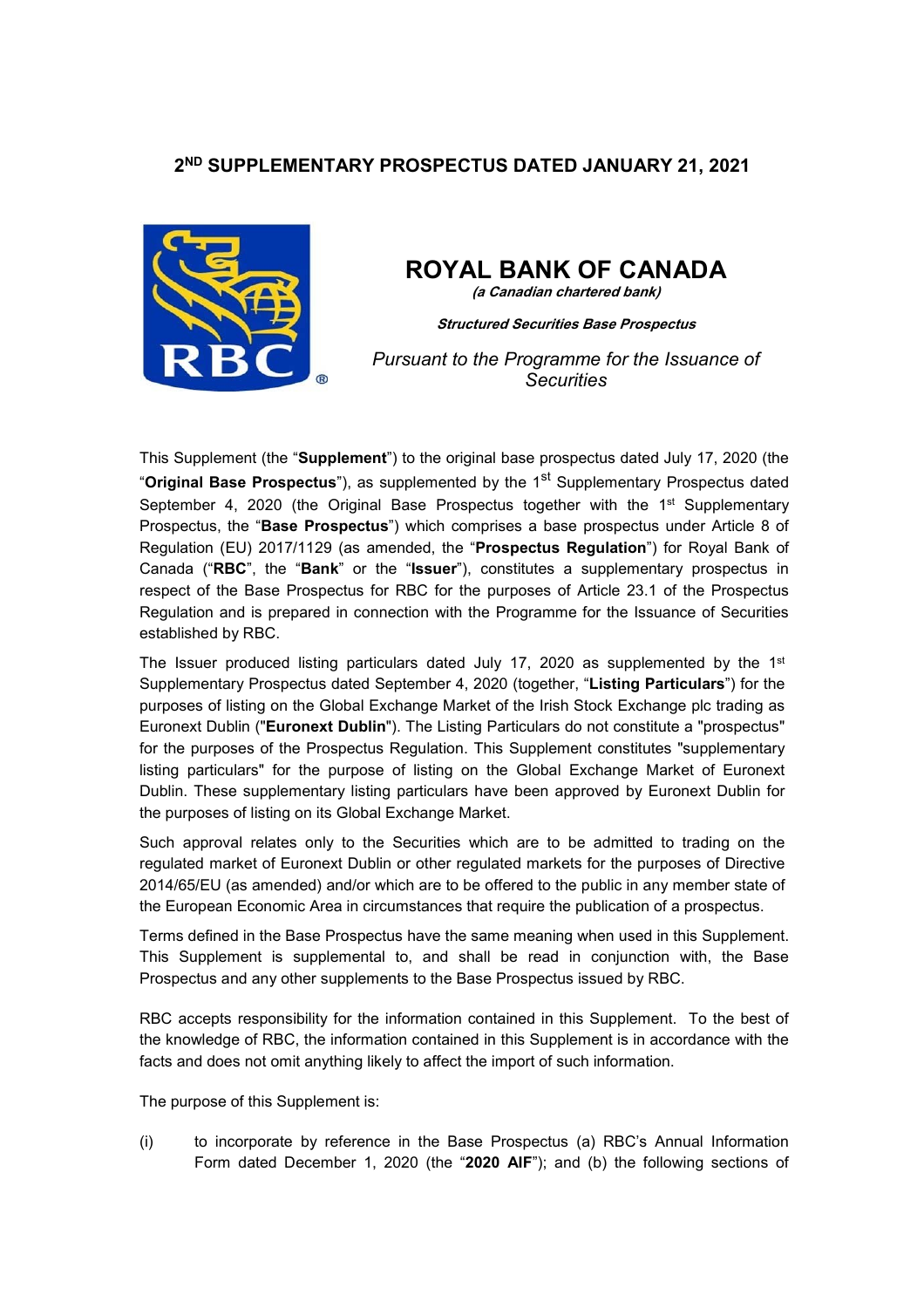RBC's 2020 Annual Report (the "**2020 Annual Report**") for the year ended October 31, 2020:

- (A) the Management's Discussion and Analysis on pages 14 through 116 (the "**2020 MD&A**");
- (B) the audited annual consolidated financial statements, which comprise the consolidated balance sheets as of October 31, 2020 and 2019, and the related consolidated statements of income, comprehensive income, changes in equity, and cash flows for the years then ended, including the related notes, prepared in accordance with International Financial Reporting Standards as issued by the International Accounting Standards Board on pages 127 through 220, together with Management's Report on Internal Control over Financial Reporting as of October 31, 2020 on page 119, the Independent Auditor's Report and the Report of Independent Registered Public Accounting Firm, each dated December 1, 2020, on 120 through 123 and 124 through 126, respectively (the "**2020 Audited Consolidated Financial Statements**");
- (C) the information about outstanding share capital in Note 20 on pages 201 through 203; and
- (D) the information about tax examinations and assessments and legal and regulatory matters to which the Issuer and its Subsidiaries are or have been subject in Note 22 on page 207 and Note 25 on pages 210 through 211, respectively.

 The remainder of the 2020 Annual Report is either not relevant for prospective investors or covered elsewhere in this Supplement and is not incorporated by reference.

- (ii) following the publication of the 2020 Annual Report, to update the statements of no significant change and no material adverse change of the Issuer;
- (iii) in light of the issuance of the 2020 MD&A (as defined below), amend and restate the risk factors in the Base Prospectus, as supplemented by the  $1<sup>st</sup>$  Supplementary Prospectus dated September 4, 2020**;** and
- (iv) following the publication of the 2020 Annual Report, to update paragraph 3 of the section entitled "General Information" in the Base Prospectus regarding governmental, legal or arbitration proceedings which may have, or have had, a significant effect on the financial position or profitability of the Issuer or of the Issuer and its subsidiaries taken as a whole.

To the extent that there is any inconsistency between (a) any statement in this Supplement or any statement incorporated by reference into the Base Prospectus by this Supplement and (b) any other statement in, or incorporated by reference in, the Base Prospectus, the statements in (a) above will prevail.

Save as disclosed in this Supplement, the 2020 AIF or in the 2020 Annual Report incorporated by reference in the Base Prospectus by virtue of this Supplement, no significant new factor, material mistake or material inaccuracy relating to the information included in the Base Prospectus which may affect the assessment of Securities issued under the Programme has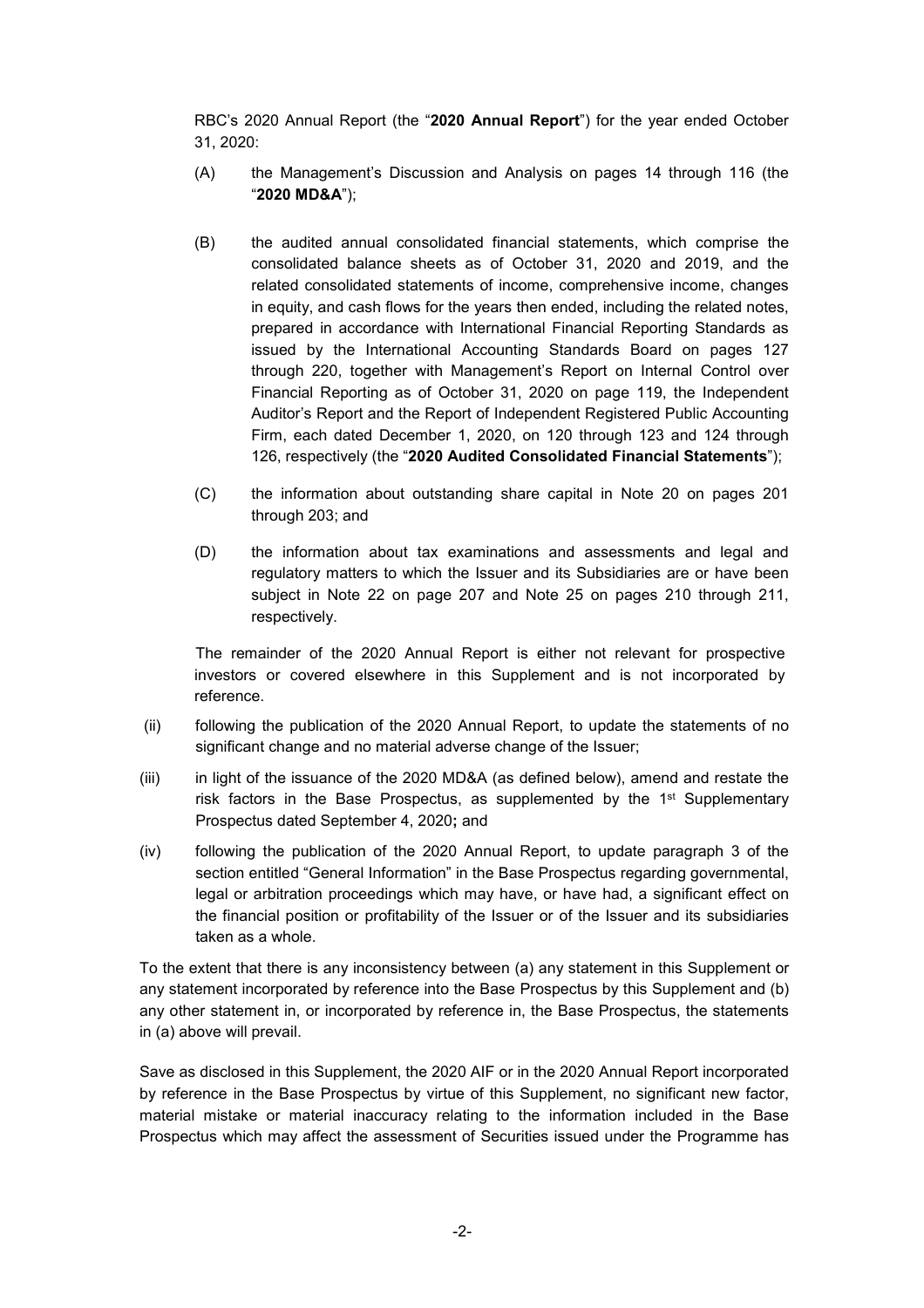arisen or been noted, as the case may be, since the approval by the Central Bank of Ireland and Euronext Dublin of the 1<sup>st</sup> Supplementary Prospectus dated September 4, 2020.

**This Supplement has been approved by the Central Bank of Ireland as Irish competent authority under the Prospectus Regulation. The Central Bank only approves this Supplement as meeting the standards of completeness, comprehensibility and consistency imposed by the Prospectus Regulation.** Such approval should not be considered as an endorsement of the Bank as an issuer, nor as an endorsement by the CBI of the quality of Securities that may be issued under the Programme. Investors should make their own assessment as to the suitability of investing in such Securities.

In circumstances where Article 23(2) of the Prospectus Regulation applies, investors who have agreed to purchase or subscribe for securities before this Supplement is published have the right, exercisable before the end of the period of two working days beginning with the working day after the date on which this Supplement was published, to withdraw their acceptances. This right to withdraw will expire by close of business on January 25, 2021.

#### **DOCUMENTS INCORPORATED BY REFERENCE**

The following documents are by virtue of this Supplement incorporated in, and form part of, the Base Prospectus: (i) the 2020 AIF; and (ii) the 2020 Audited Consolidated Financial Statements and the 2020 MD&A set out on pages 14 through 220 (excluding page 117 of the same) of the 2020 Annual Report. The remainder of the 2020 Annual Report is either covered elsewhere in the Base Prospectus or is not relevant for investors.

The 2020 AIF, the 2020 Annual Report, which includes the 2020 Audited Consolidated Financial Statements and the 2020 MD&A, are available for viewing at the following links:

> 2020 AIF  *https://www.rbc.com/investor-relations/\_assets-custom/pdf/aif2020.pdf*

#### 2020 Annual Report

 *https://www.rbc.com/investor-relations/\_assets-custom/pdf/ar\_2020\_e.pdf* 

For the avoidance of doubt, any document incorporated by reference in the 2020 AIF, the 2020 Audited Consolidated Financial Statements and the 2020 MD&A shall not form part of this Supplement.

The 2020 AIF, the 2020 Audited Consolidated Financial Statements and the 2020 MD&A and copies of this document approved by the Central Bank of Ireland are available for inspection from https://www.rbc.com/investor-relations/european-senior-notes-program.html. Certain of the documents incorporated by reference in the Base Prospectus or this Supplement may be viewed by accessing the Issuer's disclosure documents through the Internet at the Canadian System for Electronic Document Analysis and Retrieval at http://www.sedar.com (an internet based securities regulatory filing system). Please note that websites and URLs referred to herein do not form part of this Supplement or the Base Prospectus.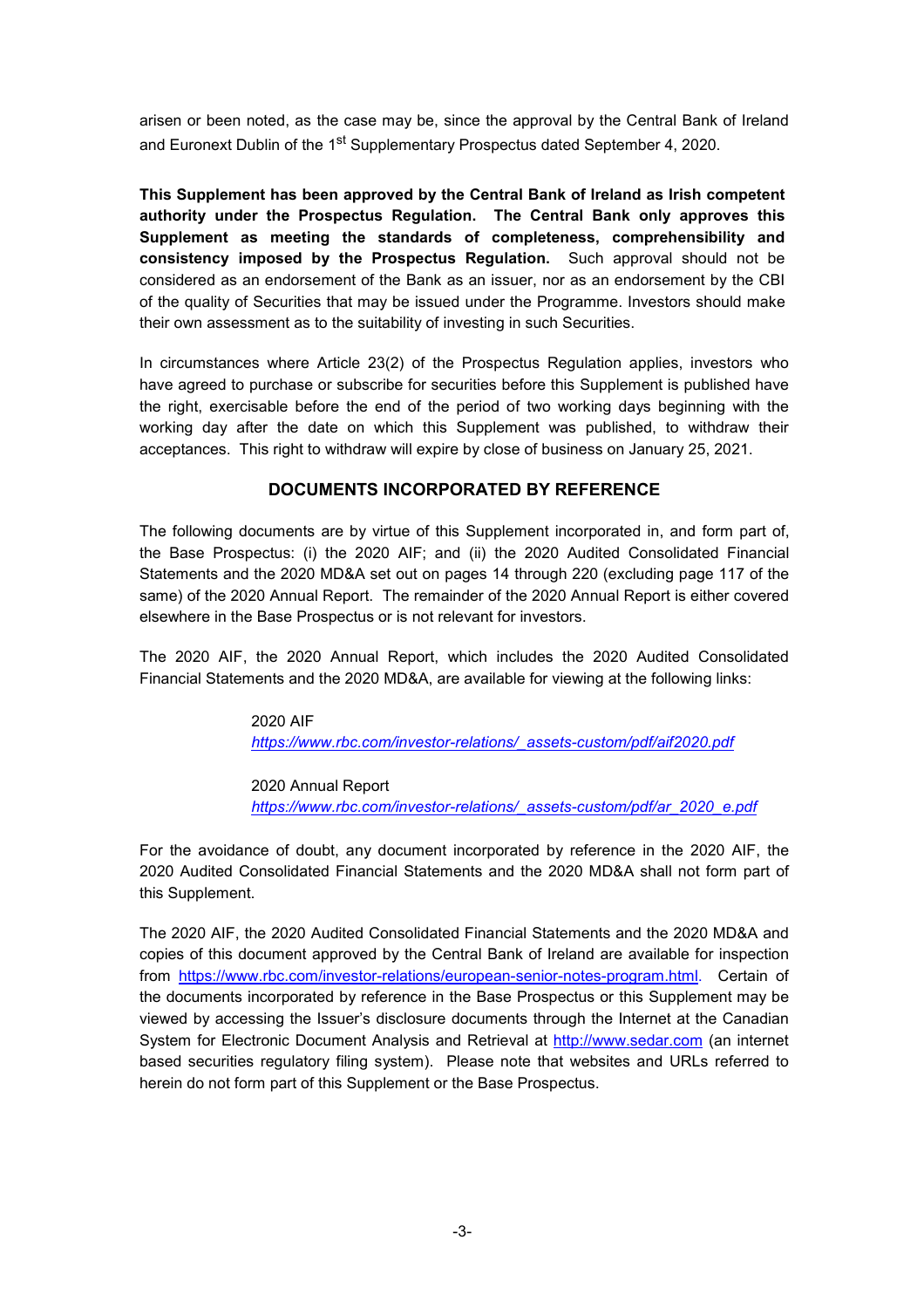## **STATEMENT OF NO SIGNIFICANT CHANGE**

Since October 31, 2020, the last day of the financial period in respect of which the most recent audited consolidated financial statements of the Issuer have been published, there has been no significant change in the financial performance or financial position of the Issuer and its subsidiaries taken as a whole.

## **STATEMENT OF NO MATERIAL ADVERSE CHANGE**

Since October 31, 2020, the date of its last published audited annual consolidated financial statements, there has been no material adverse change in the prospects of the Issuer and its subsidiaries taken as a whole.

## **RISK FACTORS**

By virtue of the Bank's Supplement dated January 20, 2021 (and as may have been amended under the 1st Supplementary Prospectus dated September 4, 2020), under the section "**RISK FACTORS**" on pages 1 to 76 of the Base Prospectus, under the heading entitled "**FACTORS WHICH ARE MATERIAL FOR THE PURPOSE OF ASSESSING THE RISK ASSOCIATED WITH THE ISSUER**" is deleted and replaced with the following:

#### "**1. Top and emerging risks**

An important component of the Issuer's risk management approach is to ensure that top and emerging risks, as they evolve, are identified, managed, and incorporated into the Issuer's existing risk management assessment, measurement, monitoring and escalation processes. These practices are intended to ensure a forward-looking risk assessment is maintained by management in the course of business development and as part of the execution of ongoing risk oversight responsibilities. Top and emerging risks are discussed by the Issuer's senior management and the Board on a regular basis. The Issuer has developed supplementary internal guidance to support enterprise-wide identification and assessment of all material risks, including those that are not readily apparent.

Top and emerging risks encompass those that could materially impact the Issuer's financial results, reputation, business model, or strategy in the short to medium term, as well as those that could potentially impact the Issuer as the risks evolve.

In addition to the Impact of pandemic risk factor set out under "**5. Macroeconomic risks**" below which impacts multiple risk factors, the table below sets out the risk factors that the Issuer currently considers its top and emerging risks but it should be highlighted that the risks set out in these tables are not exhaustive and investors should consider all the risk factors disclosed in the Risk Factors section.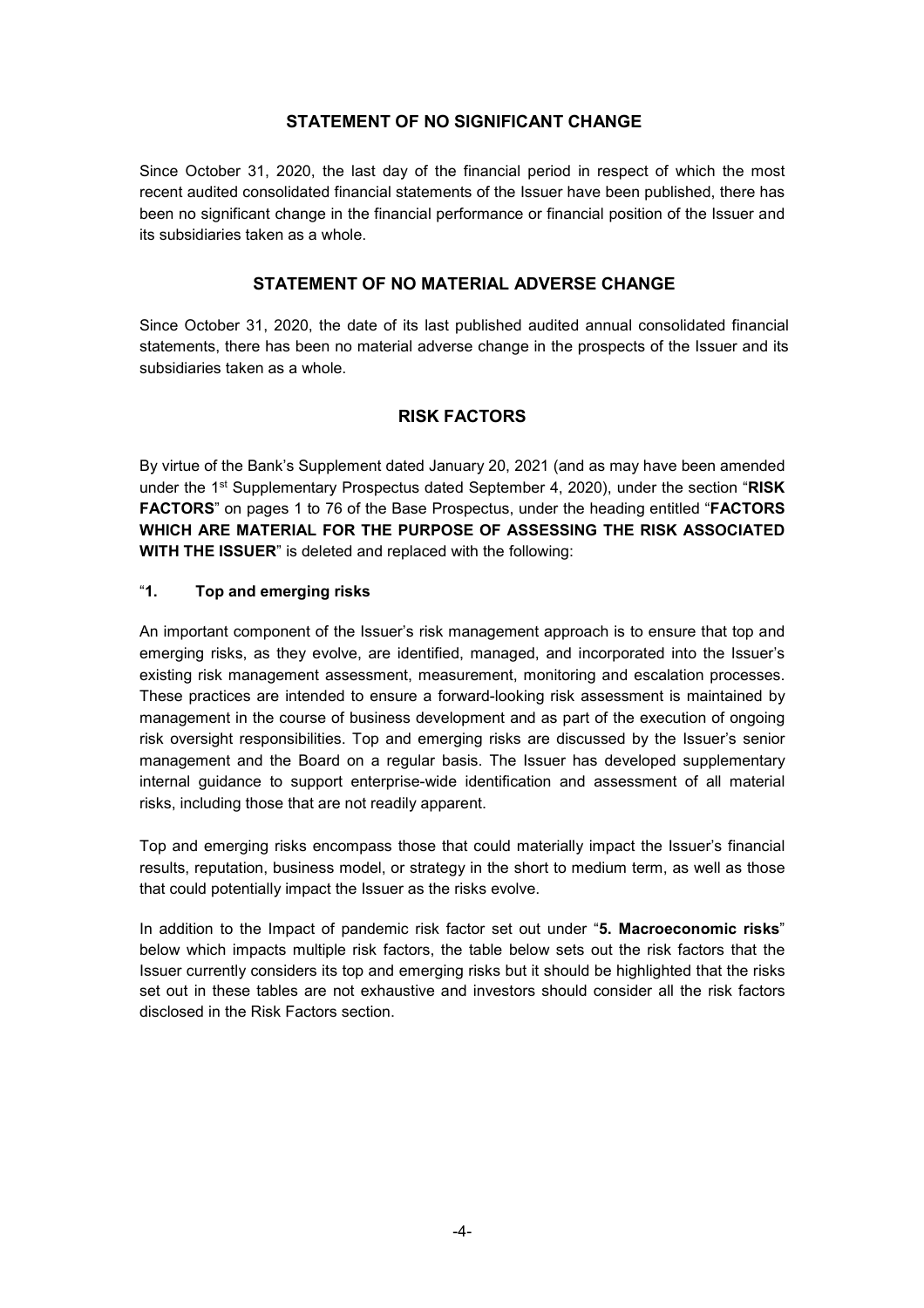| Top & emerging risks                             | <b>Description</b>                                                                                                                                                                                                                                                                                                                                                                                                                                                                                                                                                                                                                                                                                                                                                                                                                                                                                                                                                                                                                                                                                                                                                                                                                                                                                                                                      |
|--------------------------------------------------|---------------------------------------------------------------------------------------------------------------------------------------------------------------------------------------------------------------------------------------------------------------------------------------------------------------------------------------------------------------------------------------------------------------------------------------------------------------------------------------------------------------------------------------------------------------------------------------------------------------------------------------------------------------------------------------------------------------------------------------------------------------------------------------------------------------------------------------------------------------------------------------------------------------------------------------------------------------------------------------------------------------------------------------------------------------------------------------------------------------------------------------------------------------------------------------------------------------------------------------------------------------------------------------------------------------------------------------------------------|
| 1.1 Business and<br>economic conditions          | The Issuer's financial results may be affected to varying degrees by<br>the general business and economic conditions in the geographic<br>regions in which the Issuer operates. These conditions may include<br>factors such as consumer saving and spending habits as well as<br>consumer borrowing and repayment patterns, unemployment rates,<br>the impact of containment measures associated with the COVID-19<br>pandemic or other health crises on businesses' operations, the<br>level of business investment and overall business sentiment, the<br>level of government spending as well as fiscal and monetary<br>stimulus, the level of activity and volatility of the financial markets,<br>and inflation. For example, economic downturns may result in<br>higher unemployment rates and lower household incomes, lower<br>corporate earnings, changes in business investment and consumer<br>spending, and could adversely affect the Issuer's business,<br>including but not limited to the demand for its loan and other<br>products and result in lower earnings, including higher credit<br>losses.<br>The Issuer's financial results are also sensitive to changes in<br>interest rates and to weaker investor confidence and market<br>conditions, which may lead to lower client activity and unfavourable<br>changes in earnings. |
|                                                  | Additional risks are emerging around how countries will seek to<br>recoup the unprecedented levels of stimulus measures introduced<br>in response to the COVID-19 pandemic and balance budgets in the<br>future, and around the potential implications that a prolonged low<br>interest rate environment will have, for example, on increasing<br>wealth inequality and extended retirement ages, among others.<br>For details on how the Issuer is managing its risks associated with<br>the COVID-19 pandemic, refer to the Impact of pandemic risk factor<br>below in "5. Macroeconomic risks".                                                                                                                                                                                                                                                                                                                                                                                                                                                                                                                                                                                                                                                                                                                                                      |
| 1.2 Information<br>technology and<br>cyber risks | Information technology (IT) and cyber risks remain top risks, not<br>only for the financial services sector, but for other industries<br>worldwide. The Issuer continues to be subject to heightened risks<br>in the form of cyberattacks, data breaches, cyber extortion and<br>similar compromises, due to: (i) the size, scale, and global nature of<br>the Issuer's operations; (ii) the Issuer's heavy reliance on the<br>internet to conduct day-to-day business activities; (iii) the Issuer's<br>intricate technological infrastructure; and (iv) the Issuer's use of<br>third-party service providers. Additionally, clients' use of personal<br>devices can create further avenues for potential cyber-related<br>incidents, as the Issuer has little or no control over the safety of<br>these devices. IT and cyber risks have increased during the                                                                                                                                                                                                                                                                                                                                                                                                                                                                                         |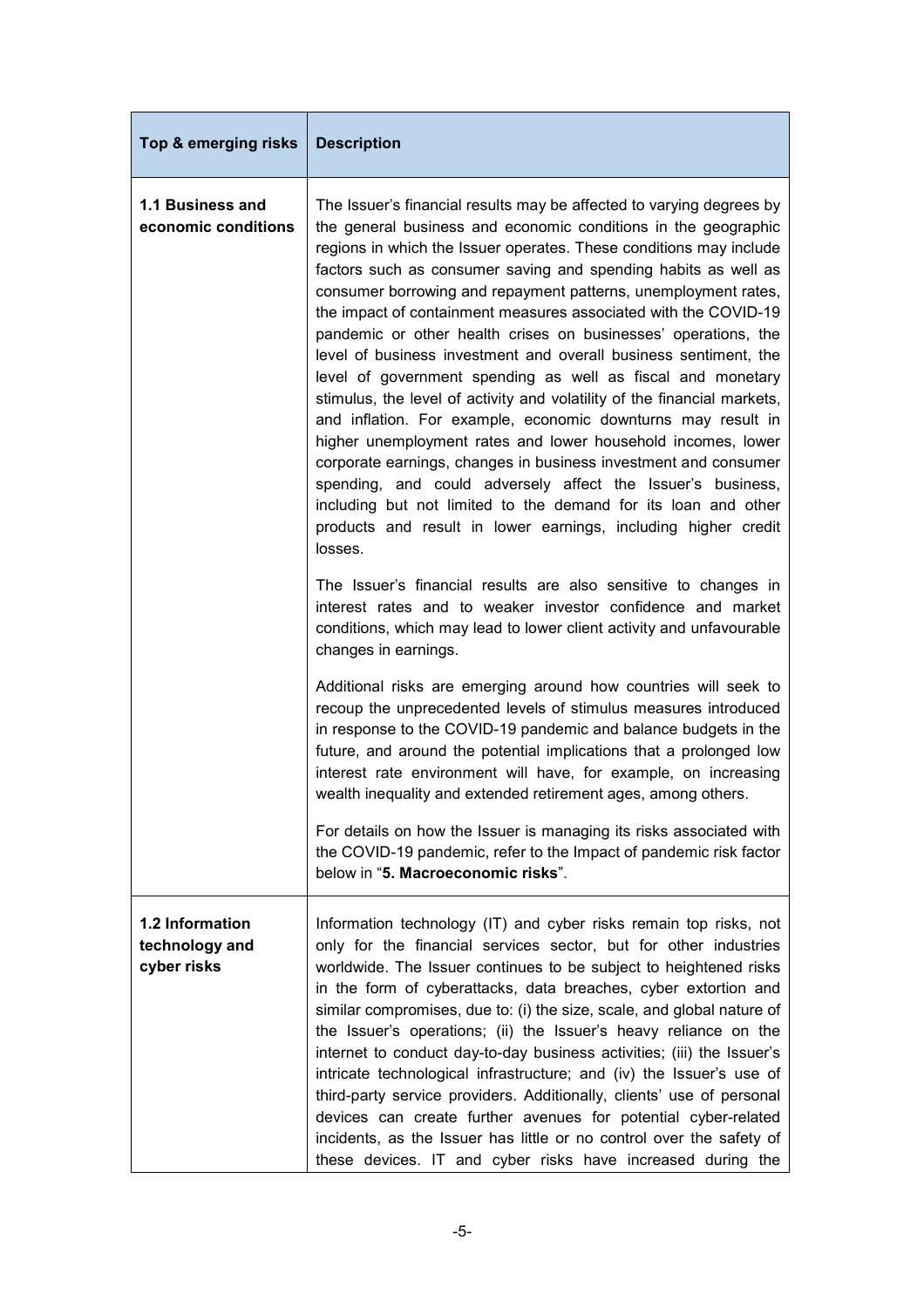|                                                          | COVID-19 pandemic, as increased malicious activities are creating<br>more threats for cyberattacks including COVID-19 phishing emails,<br>malware-embedded mobile apps that purport to track infection<br>rates, and targeting of vulnerabilities in remote access platforms as<br>many companies continue to operate with work from home<br>arrangements.<br>Resulting implications could include business interruptions, service<br>disruptions, financial loss, theft of intellectual property and<br>confidential information, litigation, enhanced regulatory attention<br>and penalties, as well as reputational damage. Furthermore, the<br>adoption of emerging technologies, such as cloud computing, AI<br>and robotics, call for continued focus and investment to manage<br>risks effectively. Not managing this risk effectively may have an<br>adverse effect on the Issuer's financial performance and condition.                                                                                                                                                                                                                                                                                                                                                                                                                                                                                                                                                                                                                                                                                                                                                                                                                                                                                                                                                                                                                                                                                                                                                                                                |
|----------------------------------------------------------|---------------------------------------------------------------------------------------------------------------------------------------------------------------------------------------------------------------------------------------------------------------------------------------------------------------------------------------------------------------------------------------------------------------------------------------------------------------------------------------------------------------------------------------------------------------------------------------------------------------------------------------------------------------------------------------------------------------------------------------------------------------------------------------------------------------------------------------------------------------------------------------------------------------------------------------------------------------------------------------------------------------------------------------------------------------------------------------------------------------------------------------------------------------------------------------------------------------------------------------------------------------------------------------------------------------------------------------------------------------------------------------------------------------------------------------------------------------------------------------------------------------------------------------------------------------------------------------------------------------------------------------------------------------------------------------------------------------------------------------------------------------------------------------------------------------------------------------------------------------------------------------------------------------------------------------------------------------------------------------------------------------------------------------------------------------------------------------------------------------------------------|
| 1.3 Canadian<br>housing and<br>household<br>indebtedness | Canadian<br>household<br>housing<br>and<br>indebtedness<br>risks<br>are<br>heightened as a result of a rise in unemployment and decline in<br>labour participation. Interest rate cuts, government support<br>programs and relief programs offered by financial institutions have<br>helped households and may have contributed towards an increase<br>in savings and a decrease in household indebtedness. However,<br>concerns related to housing affordability in certain markets and<br>levels of Canadian household debt that were already elevated<br>before the additional challenges brought on by the COVID-19<br>pandemic could continue to rise if the COVID-19 pandemic<br>worsens, if the period to economic recovery is prolonged or as<br>relief programs expire, resulting in, among other things, higher<br>credit losses for the Issuer. As at October 31, 2020, the Issuer's<br>retail credit risk exposure, which includes residential mortgages,<br>home equity lines of credit, credit cards, unsecured lines of credit<br>and overdraft protection products, was C\$556,330 million reflecting<br>exposures at default.<br>Additional risks are emerging with uncertainty surrounding the real<br>estate rental market, changing consumer preferences and work<br>and the continued<br>arrangements,<br>impact from<br>industries<br>significantly affected by the COVID-19 pandemic, all of which may<br>have an impact on future real estate investment and demand. For<br>example, uncertainties within the smaller size condo market have<br>arisen during the COVID-19 pandemic, driven by a combination of<br>a decline in short-term rentals and a shift in long-term rental<br>preferences away from key metropolitan areas to adapt to ongoing<br>work from home arrangements. Both factors have contributed to an<br>increase in vacancy rates and a reduction in rental income in<br>certain metropolitan markets which could impact sale prices into<br>the future and result in higher household indebtedness, which could<br>have negative credit implications for this lending portfolio. |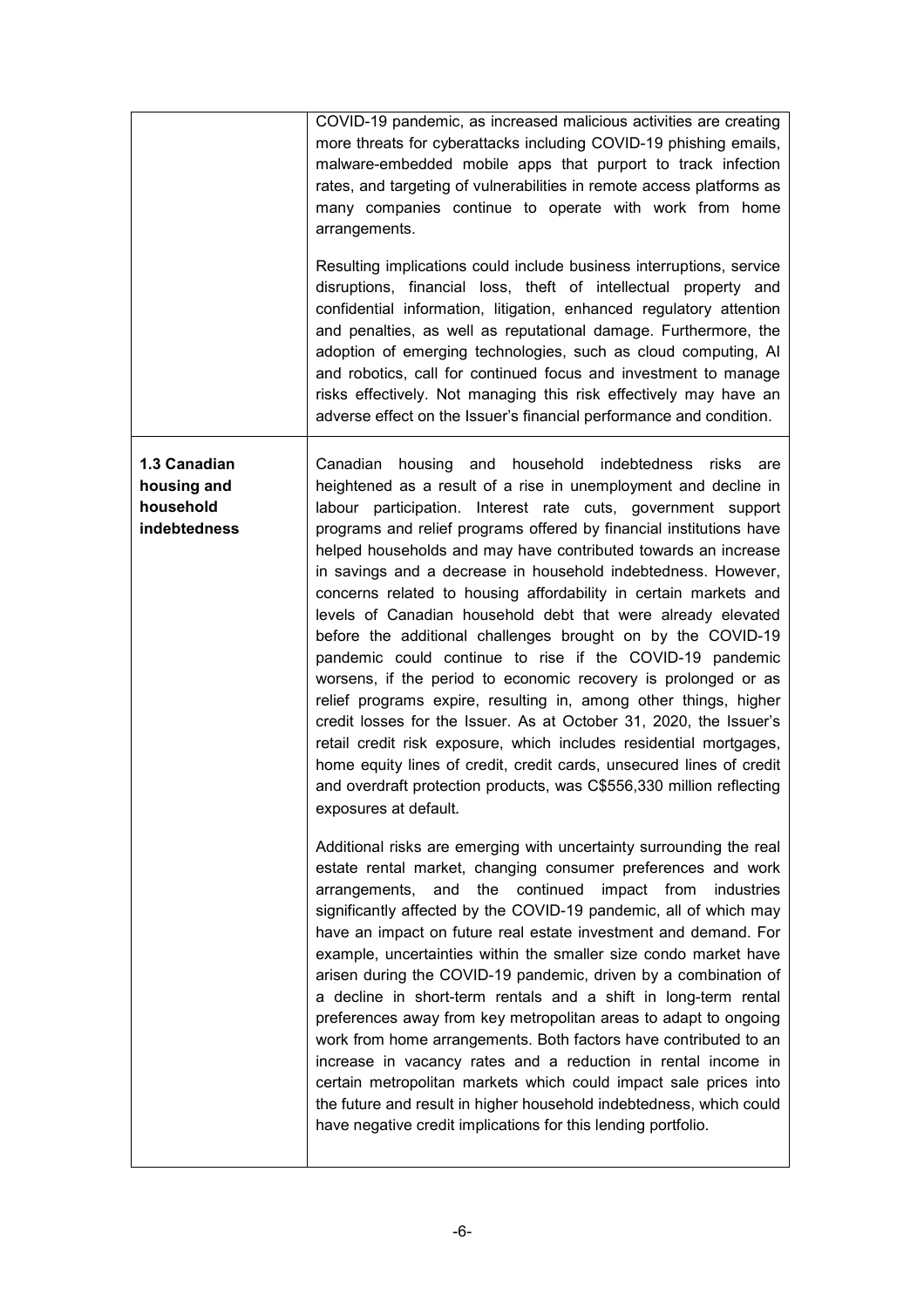|                                                       | If this risk is not properly managed, it may have a negative impact<br>on the Issuer's financial performance and condition and prospects.                                                                                                                                                                                                                                                                                                                                                                                                                                                                                                        |
|-------------------------------------------------------|--------------------------------------------------------------------------------------------------------------------------------------------------------------------------------------------------------------------------------------------------------------------------------------------------------------------------------------------------------------------------------------------------------------------------------------------------------------------------------------------------------------------------------------------------------------------------------------------------------------------------------------------------|
| 1.4 Privacy, data and<br>third-party related<br>risks | The collection, use and sharing of data, as well as the management<br>and governance of data, are increasingly important as the Issuer<br>continues to invest in digital solutions and innovation, as well as,<br>expanding its business activities.                                                                                                                                                                                                                                                                                                                                                                                             |
|                                                       | Data management is the risk of failing to manage information<br>appropriately throughout its lifecycle due to inadequate processes<br>and controls, resulting in legal or regulatory consequences,<br>reputational damage or financial loss.                                                                                                                                                                                                                                                                                                                                                                                                     |
|                                                       | In addition to the management and governance of data, its<br>collection, use, and sharing also remain a top risk given the high<br>value attributed to the Issuer's data. Resulting implications from<br>failing to manage this risk could include financial loss, theft of<br>property and<br>confidential<br>information,<br>intellectual<br>litigation,<br>enhanced regulatory attention and penalties, as well as reputational<br>damage.                                                                                                                                                                                                    |
|                                                       | Privacy is the risk of improper creation or collection, use,<br>disclosure, retention or destruction of information. Effective privacy<br>and information management practices continue to grow in<br>importance, as demonstrated by the continued development of<br>complex regulations in the jurisdictions in which the Issuer operates<br>and recent regulatory developments relating to data privacy. The<br>Chief Privacy Office and the Chief Data Office partner with cross-<br>functional teams to develop and implement enterprise-wide<br>standards and practices that describe how data is used, protected,<br>managed and governed. |
|                                                       | The Issuer's potential exposure to these risks also increases as the<br>Issuer continues to partner with third-party service providers and<br>adopt new technologies (e.g., cloud computing, AI and machine<br>learning, etc.) and business models. Third-party risk is the risk of<br>failure to effectively manage third parties which may expose the<br>Issuer to service disruptions, regulatory action, financial loss,<br>litigation or reputational damage.                                                                                                                                                                               |
|                                                       | Privacy, data and third-party related risks have been heightened as<br>the use of work from home arrangements have become common<br>practice. As the majority of the Issuer's employees continue to work<br>from home, it is continuously monitoring and enforcing best<br>practices as it seeks to maintain the privacy and confidentiality of<br>all sensitive information. The Issuer's security awareness program<br>is required to be completed by each employee annually and                                                                                                                                                               |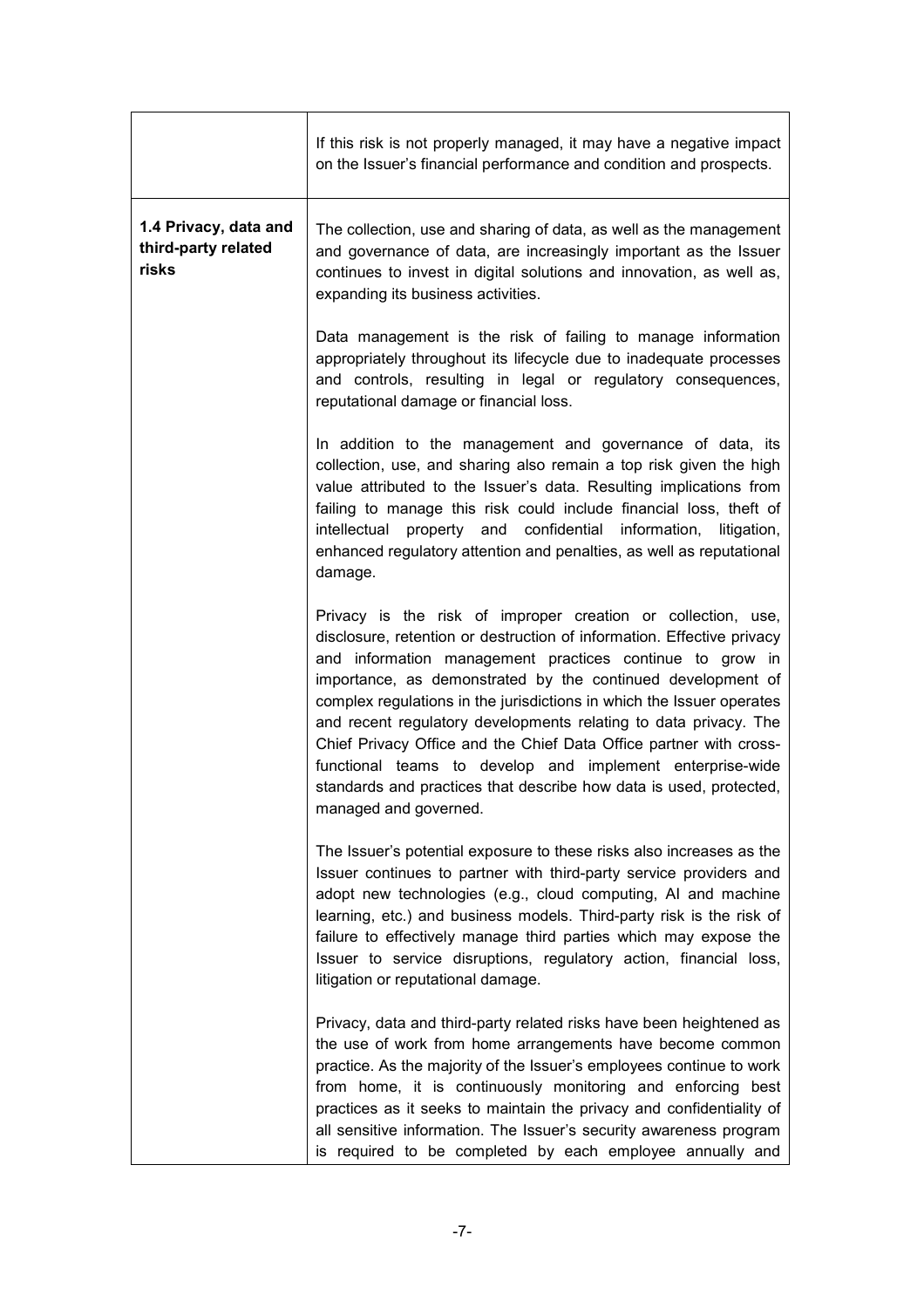|                                                                              | includes cyber awareness training on managing risks while working<br>remotely. Third-party providers critical to its operations are being<br>monitored for any impact on their ability to deliver services,<br>including vendors of its third-party providers. Failure to properly<br>onboard and manage service providers may expose the Issuer to<br>service disruption, financial loss and other risks that may negatively<br>impact its financial performance and condition.                                                                                                                                                                                                                                                                                                                                                                                                                                                                                                                                     |
|------------------------------------------------------------------------------|----------------------------------------------------------------------------------------------------------------------------------------------------------------------------------------------------------------------------------------------------------------------------------------------------------------------------------------------------------------------------------------------------------------------------------------------------------------------------------------------------------------------------------------------------------------------------------------------------------------------------------------------------------------------------------------------------------------------------------------------------------------------------------------------------------------------------------------------------------------------------------------------------------------------------------------------------------------------------------------------------------------------|
| 1.5 Regulatory<br>changes                                                    | The ongoing introduction of new or revised regulations will continue<br>to lead to increasing focus across the organization on meeting<br>additional regulatory requirements across the multiple jurisdictions<br>in which the Issuer operates. See "Business segment results" on<br>pages 26 to 48 of the 2020 MD&A incorporated by reference in the<br>Base Prospectus for information on the Issuer's business segments<br>and the jurisdictions in which they operate. Financial and other<br>reforms that have come into effect or are coming into effect, across<br>multiple jurisdictions, such as Canadian anti-money laundering<br>regulations, the Interest rate benchmark reform, as well as data,<br>privacy, consumer protection regulations, Canadian benchmark<br>rate for qualifying insured mortgages and client focused reforms,<br>continue to provide challenges and impact its operations and<br>strategies and may negatively impact its financial performance and<br>condition and prospects. |
| <b>1.6 Environmental</b><br>and social risk<br>(including climate<br>change) | Recent events have put organizations, including the Issuer, under<br>increasing scrutiny to address social and racial inequality and<br>human rights issues, and failure to do so may result in strategic,<br>reputational and regulatory risks. Additional risks are emerging<br>associated with climate change as it relates to extreme weather<br>events and the global transition to a low carbon economy, which<br>could result in a broad range of impacts including potential<br>strategic, reputational, regulatory, compliance, operational and<br>credit related risks for the Issuer and its clients. As concerns<br>continue and global efforts to transition to a low carbon economy<br>intensify, the Issuer's regulatory compliance and reputational risks<br>are increasing. If not managed effectively, these risks could lead to<br>negative reputational and financial impacts.                                                                                                                   |
| 1.7 Digital disruption<br>and innovation                                     | The COVID-19 pandemic has changed the way consumers interact<br>with financial services providers. Demand for digital banking<br>services has increased, and while this represents an opportunity for<br>the Issuer to leverage its technological advantage, the need to<br>meet the rapidly evolving needs of clients and compete with non-<br>traditional competitors has increased the Issuer's strategic and<br>reputational risks. Additional risks also continue to emerge as<br>demographic trends, evolving client expectations, the increased<br>power to analyze data and the emergence of disruptors are                                                                                                                                                                                                                                                                                                                                                                                                  |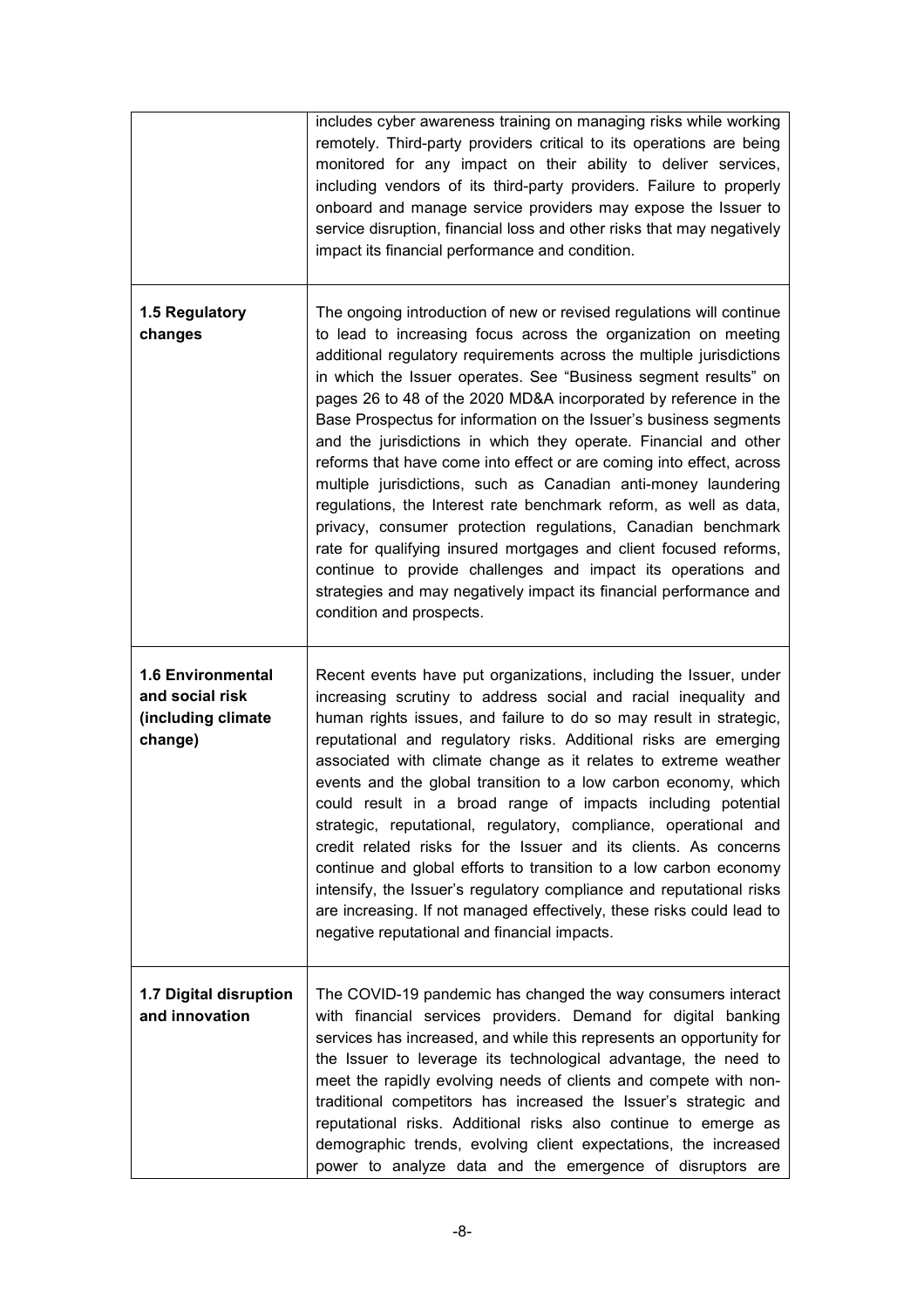|                                  | creating competitive pressures across a number of sectors.<br>Moreover, established technology companies, newer competitors,<br>and regulatory changes continue to foster new business models<br>that could challenge traditional banks and financial products.<br>Finally, while the adoption of new technologies, such as AI and<br>machine learning, presents opportunities for the Issuer, it could<br>result in new and complex strategic, reputational, operational,<br>regulatory and compliance risks that would need to be managed<br>effectively and, if not, may adversely impact its financial<br>performance and condition.                                                                                                                                                                                           |
|----------------------------------|------------------------------------------------------------------------------------------------------------------------------------------------------------------------------------------------------------------------------------------------------------------------------------------------------------------------------------------------------------------------------------------------------------------------------------------------------------------------------------------------------------------------------------------------------------------------------------------------------------------------------------------------------------------------------------------------------------------------------------------------------------------------------------------------------------------------------------|
| 1.8 Culture and<br>conduct risks | The Issuer's purpose, values and risk principles are key<br>dimensions of the Issuer's culture. The Issuer demonstrates its<br>culture through its conduct – the behaviours, judgments, decisions,<br>and actions of the organization and its employees. Culture and<br>conduct risks are considered top risks for the financial services<br>industry due to the impact the Issuer's choices, behaviours, and<br>overall risk governance can have on outcomes for its stakeholders.<br>The Issuer embeds client considerations into its decision-making<br>processes and aims to ensure focus on the fair treatment of clients,<br>and continues to implement regulatory changes that align with this<br>objective. The Issuer is responsive to evolving employee needs<br>while expecting employees to always act with integrity. |
|                                  | Canadian, U.S. and global regulators have been increasingly<br>focused on conduct matters and risks, and heightened expectations<br>generally from regulators could lead to investigations, remediation<br>requirements, and higher compliance costs. While the Issuer takes<br>numerous steps to continue to strengthen its conduct practices,<br>and prevent and detect outcomes which could potentially harm<br>clients, customers, employees or the integrity of the markets, such<br>outcomes may not always be prevented or detected and if not, may<br>negatively impact its financial position and performance as well as<br>its prospects.                                                                                                                                                                                |

## **2. Transactional/Positional risks**

## *2.1 Credit risk*

Credit risk is the risk of loss associated with an obligor's potential inability or unwillingness to fulfill its contractual obligations on a timely basis and may arise directly from the risk of default of a primary obligor of the Issuer (e.g., issuer, debtor, counterparty, borrower or policyholder), indirectly from a secondary obligor of the Issuer (e.g., guarantor or reinsurer), through offbalance sheet exposures, contingent credit risk, associated credit risk and/or transactional risk. Credit risk includes counterparty credit risk arising from both trading and non-trading activities.

Credit risk is inherent in a wide range of the Issuer's businesses. This includes lending to businesses, sovereigns, public sector entities, banks and other financial institutions, as well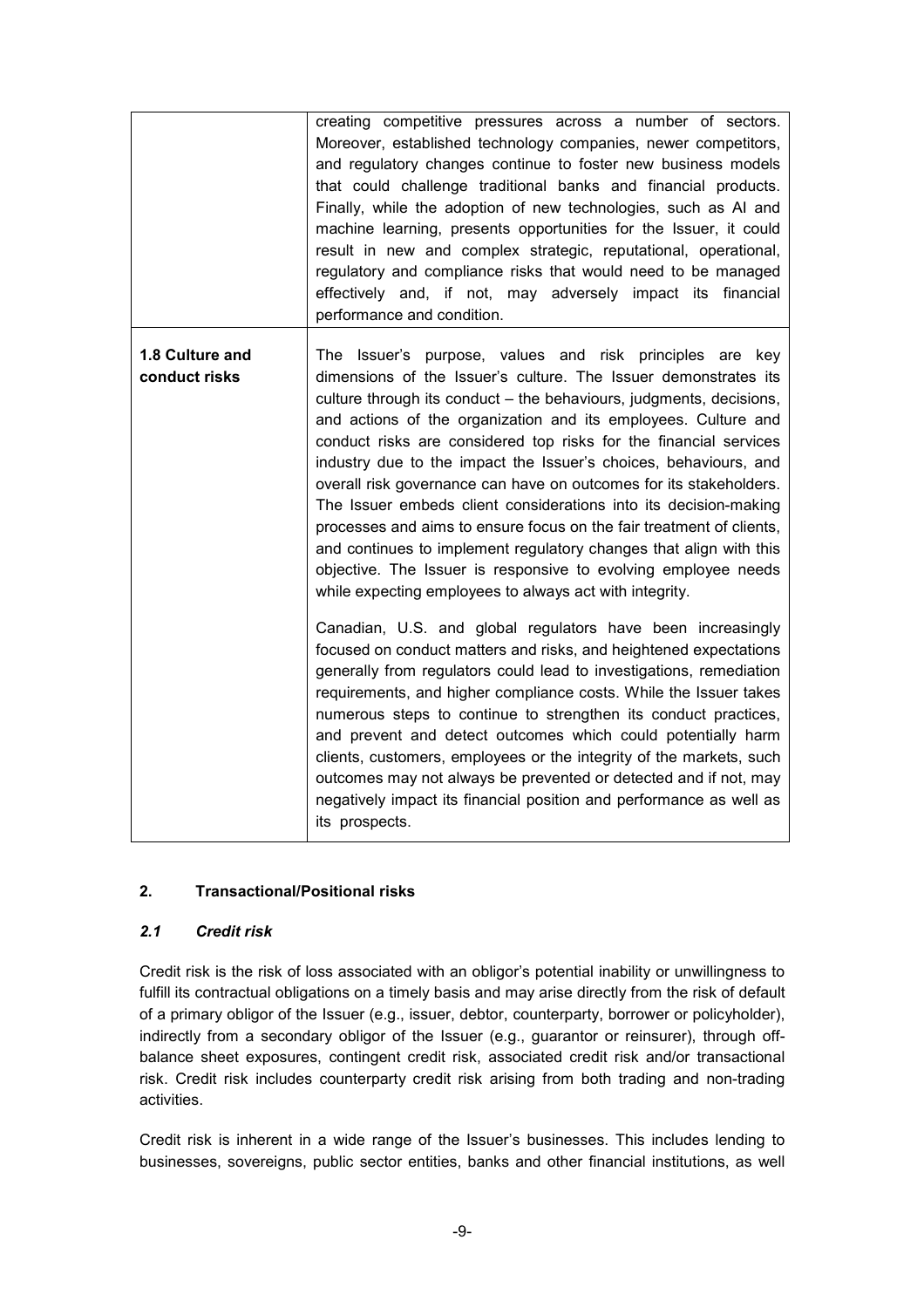as certain high net worth individuals and small businesses, which comprise the Issuer's wholesale credit portfolio, and residential mortgages, personal loans, credit cards, and small business loans, which comprise the Issuer's retail credit portfolio.

The Issuer's gross credit exposure includes lending-related and other credit risk, and tradingrelated credit risk. Lending-related and other credit risk includes: loans and acceptances outstanding, undrawn commitments, and other exposures, including contingent liabilities such as letters of credit and guarantees, debt securities carried at fair value through other comprehensive income (FVOCI) or amortized cost and deposits with financial institutions. Trading-related credit risk includes: Repo-style transactions, which include repurchase and reverse repurchase agreements and securities lending and borrowing transactions, and derivatives. The Issuer's credit risk exposure as at October 31, 2020 was C\$1,567,554 million. See the table "Credit Risk exposure by portfolio, sector and geography" on page 66 of the 2020 MD&A incorporated by reference in the Base Prospectus for further information.

Credit risk also includes (i) counterparty credit risk; and (ii) wrong-way risk. Counterparty credit risk is the risk that a party with whom the Issuer has entered into a financial or nonfinancial contract will fail to fulfil its contractual agreement and default on its obligation. It incorporates not only the contract's current value, but also considers how that value can move as market conditions change. Counterparty credit risk usually arises from trading-related derivative and repo-style transactions. Derivative transactions include forwards, futures, swaps and options, and can have underlying references that are either financial (e.g., interest rate, foreign exchange, credit or equity) or non-financial (e.g., precious metal and commodities). For more information on derivatives instruments and credit risk mitigation, see Note 8 of the 2020 Audited Consolidated Financial Statements incorporated by reference into the Base Prospectus.

Wrong-way risk is the risk that exposure to a counterparty is adversely correlated with the credit quality of that counterparty. There are two types of wrong-way risk: (i) specific wrongway risk, which exists when the Issuer's exposure to a particular counterparty is positively correlated with the probability of default of the counterparty due to the nature of the Issuer's transactions with them (e.g., loan collateralized by shares or debt issued by the counterparty or a related party); and (ii) general wrong-way risk, which exists when there is a positive correlation between the probability of default of counterparties and general macroeconomic or market factors. This typically occurs with derivatives (e.g., the size of the exposure increases) or with collateralized transactions (e.g., the value of the collateral declines).

Geographically, as at October 31, 2020, Canada represented approximately 68% of the Issuer's credit risk exposure while the United States represented 21%, Europe 8% and the Other international regions 3%. Accordingly, deterioration in general business and economic conditions in Canada and the United States could adversely affect the credit quality of the Issuer's borrowers and counterparties and could thus affect the value of the Issuer's assets and require an increase in credit losses.

The Issuer has put in place specific frameworks to manage credit risk. See pages 63 to 65 of the 2020 MD&A incorporated by reference in the Base Prospectus for more information. Notwithstanding such frameworks, the Issuer has set aside provisions to absorb expected losses across its loans and other commitments. For example, for the year ended October 31, 2020, the Issuer's total provisions for credit losses (PCL) was C\$4,351 million. See the Credit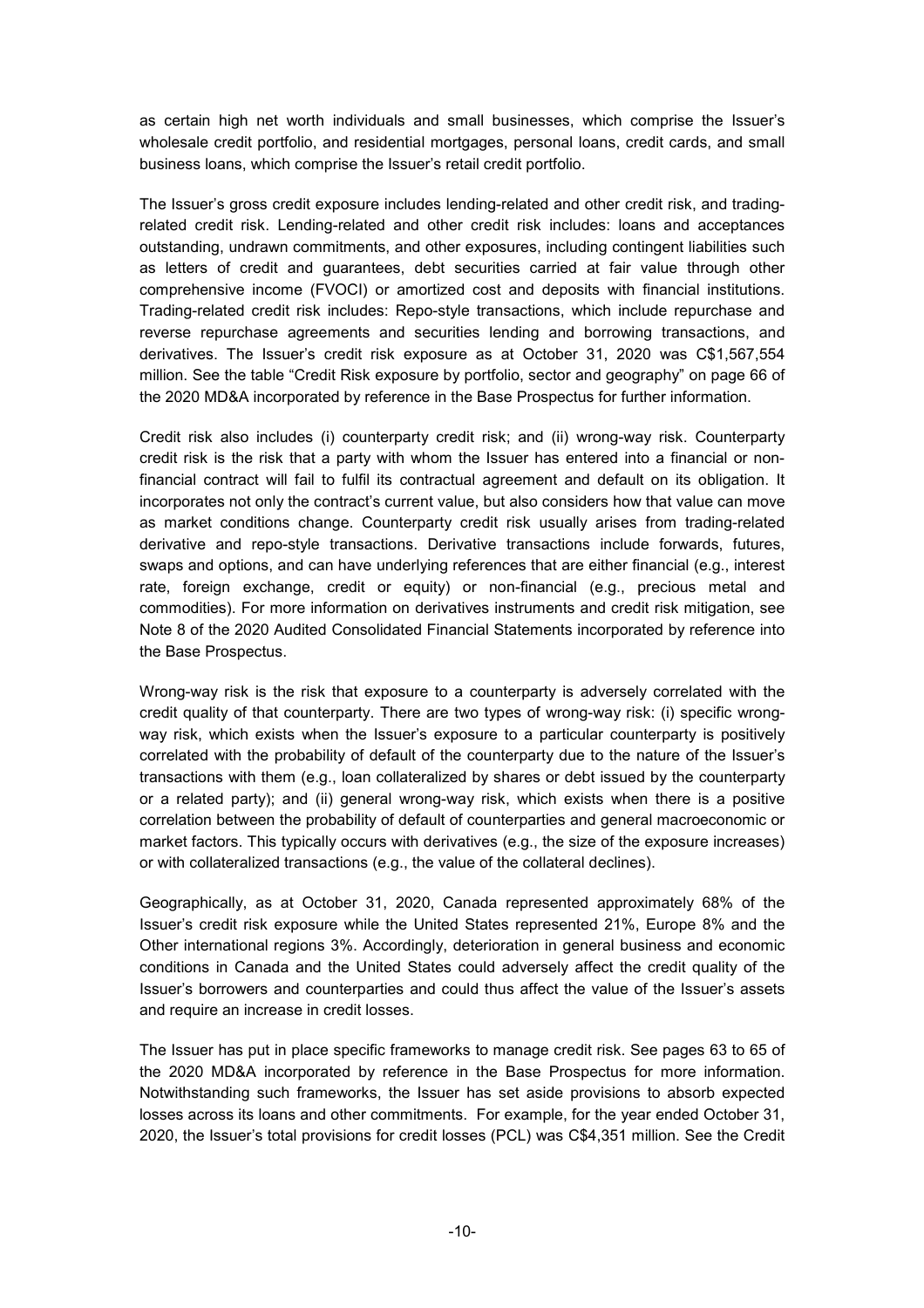quality performance section on pages 70 and 71 of the 2020 MD&A incorporated by reference in the Base Prospectus

Failure to effectively manage credit risk may have an adverse impact on the Issuer's financial condition and performance.

## *2.2 Market risk*

Market risk is defined to be the impact of market prices upon the financial condition of the Issuer. This includes potential gains or losses due to changes in market determined variables such as interest rates, credit spreads, equity prices, commodity prices, foreign exchange rates and implied volatilities.

The Issuer has adopted specific frameworks to manage market risk as described on pages 73 through 78 of the 2020 MD&A incorporated by reference in the Base Prospectus. Despite these frameworks, the Issuer remains exposed to the risk of loss a result of market risk which may negatively impact its financial performance and condition.

The measures of financial condition impacted by market risk are as follows:

1. Positions whose revaluation gains and losses are reported in Revenue, which includes:

a) Changes in the fair value of instruments classified or designated as fair value through profit and loss ("**FVTPL**"), and

b) Hedge ineffectiveness.

2. Common Equity Tier 1 ("**CET1**") capital, which includes:

a) All of the above, plus

b) Changes in the fair value of FVOCI securities where revaluation gains and losses are reported as Other comprehensive income (OCI),

c) Changes in the Canadian dollar value of investments in foreign subsidiaries, net of hedges, due to foreign exchange translation, and

d) Changes in the fair value of employee benefit plan deficits.

3. CET1 ratio, which includes:

a) All of the above, plus

b) Changes in Risk-weighted assets ("**RWA**") resulting from changes in traded market risk factors, and

c) Changes in the Canadian dollar value of RWA due to foreign exchange translation.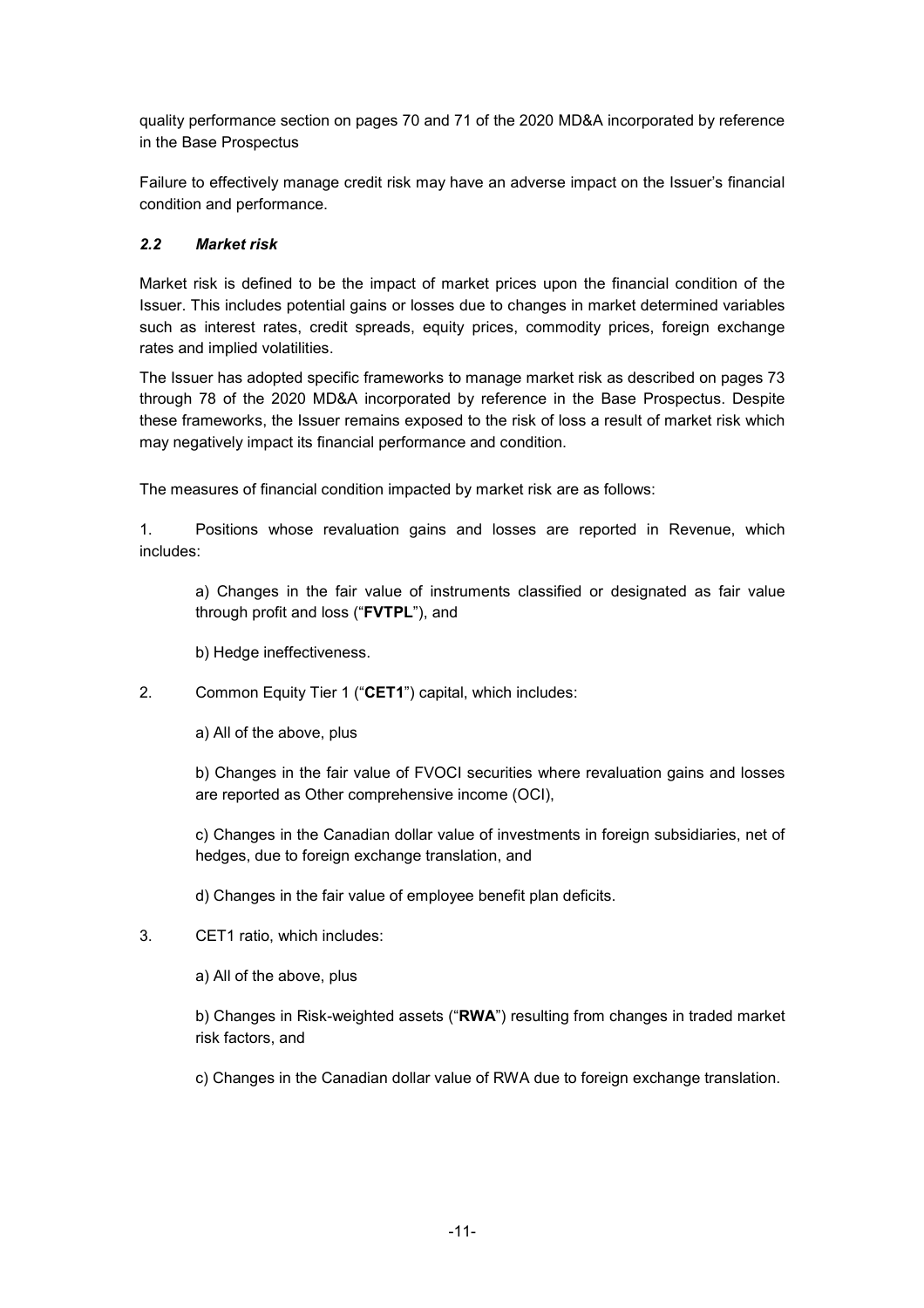4. The economic value of the Bank, which includes:

a) Points 1 and 2 above, plus

b) Changes in the economic value of other non-trading positions, net interest income, and fee based income, as a result of changes in market risk factors.

#### *2.2.1 The key measures of market risk are as follows:*

#### *(a) FVTPL positions*

As an element of the Enterprise Risk Appetite Framework, the Board approves the Issuer's overall market risk constraints. Group Risk Management creates and manages the control structure for FVTPL positions which ensures that business is conducted on a basis consistent with Board requirements. The Market and Trading Credit Risk function within GRM (GRM) is responsible for creating and managing the controls and governance procedures that ensure that risk taken is consistent with risk appetite constraints set by the Board. These controls include limits on probabilistic measures of potential loss such as Value-at-Risk, Stressed Value-at-Risk and Incremental Risk Charge as defined below: The market risk of trading portfolios is managed on a daily basis and controls include limits on probabilistic measures of potential loss such as Value-at–risk (VaR), Stressed Value-at-risk (SVaR) and Incremental Risk Charge (IRC) as defined below:

**VaR** is a statistical measure of potential loss for a financial portfolio computed at a given level of confidence and over a defined holding period. The Issuer measures VaR at the 99th percentile confidence level for price movements over a one-day holding period using historic simulation of the last two years of equally weighted historic market data. These calculations are updated daily with current risk positions, with the exception of certain less material positions that are not actively traded and are updated on at least a monthly basis.

**SVaR** is calculated in an identical manner as VaR with the exception that it is computed using a fixed historical one-year period of extreme volatility and its inverse rather than the most recent two-year history. The stress period used was updated in early Q3 2020 from the 2008/2009 period covering the Global Financial Crisis to a one-year period covering the market volatility observed during Q2 2020. SVaR is calculated daily for all portfolios, with the exception of certain less material positions that are not actively traded and are updated on at least a monthly basis.

**IRC** captures the risk of losses under default or rating changes for issuers of certain traded fixed income instruments. IRC is measured over a one year horizon at a 99.9% confidence level, and captures different liquidity horizons for instruments and concentrations in issuers under a constant level of risk assumption. Changes in measured risk levels are primarily associated with changes in inventory from the applicable fixed income trading portfolios.

See the table under "Market risk measures — FVTPL positions" on page 74 of the 2020 MD&A, incorporated by reference in the Base Prospectus for the quantitative impact of market risk on FVPTL positions for 2020.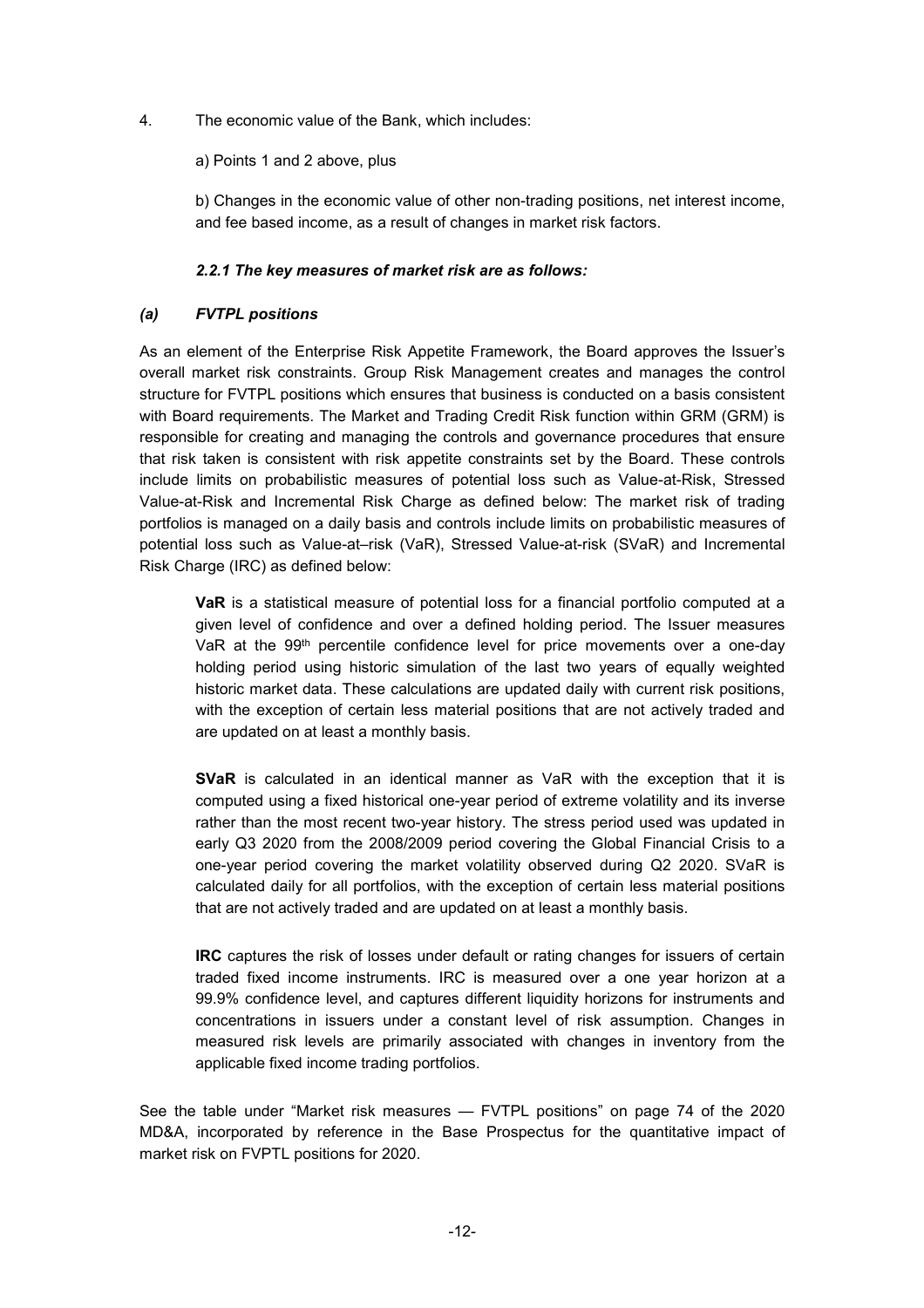# *(b) Interest Rate Risk in the Banking Book (IRRBB) positions*

IRRBB activity arises primarily from traditional customer-originated banking products such as deposits and loans, and includes related hedges as well as the interest rate risk from securities held for liquidity management. Factors contributing to IRRBB include the mismatch between asset and liability repricing dates, relative changes in asset and liability rates in response to market rate scenarios, and other product features that could affect the expected timing of cash flows, such as options to pre-pay loans or redeem term deposits prior to contractual maturity. IRRBB exposures are subject to limits and controls and are regularly measured and reported with independent oversight from Group Risk Management.

To monitor and control IRRBB, the Issuer assesses two primary metrics, net interest income (NII) and economic value of equity (EVE), under a range of market shocks, scenarios, and time horizons. The table on page 76 of the 2020 MD&A shows the potential before-tax impact of an immediate and sustained 100 basis points increase or decrease in interest rates on projected 12-month NII and EVE assuming no subsequent hedging. Rate floors are applied within the declining rates scenarios which prevent EVE valuation and NII simulation rate levels from falling below a minimum average level of negative 25 bps across major currencies. Interest rate risk measures are based upon interest rate exposures at a specific time, which over time, can change in response to business activities and management actions.

As at October 31, 2020, an immediate and sustained -100 bps shock would have had a negative impact to the Issuer's NII of C\$621 million. An immediate and sustained +100 bps shock at the end of October 31, 2020 would have had a negative impact to the Issuer's EVE of C\$1,756 million.

## *(c) Investment securities carried at FVOCI*

The Issuer held \$81.9 billion of investment securities carried at FVOCI as at October 31, 2020. The Issuer holds debt securities carried at FVOCI primarily as investments, as well as to manage liquidity risk and hedge interest rate risk in the Issuer's non-trading banking balance sheet. As at October 31, 2020, the Issuer's portfolio of investment securities carried at FVOCI is interest rate sensitive and would impact OCI by a pre-tax change in value of \$7 million as measured by the change in the value of the securities for a one basis point parallel increase in yields. The portfolio also exposes the Issuer to credit spread risk of a pre-tax change in value of \$20 million, as measured by the change in value for a one basis point widening of credit spreads. The value of the investment securities carried at FVOCI included in the Issuer's IRRBB measure as at October 31, 2020 was \$79.0 billion. The Issuer's investment securities carried at FVOCI also include equity exposures of \$0.5 billion as at October 31, 2020.

# *(d) Non-trading foreign exchange rate risk*

Foreign exchange rate risk is the potential adverse impact on earnings and economic value due to changes in foreign currency rates. The Issuer's revenue, expenses and income denominated in currencies other than the Canadian dollar are subject to fluctuations as a result of changes in the value of the average Canadian dollar relative to the average value of those currencies. The Issuer's most significant exposure is to the U.S. dollar, due to the Issuer's operations in the U.S. and other activities conducted in U.S. dollars. Other significant exposures are to the British pound and the Euro, due to the Issuer's activities conducted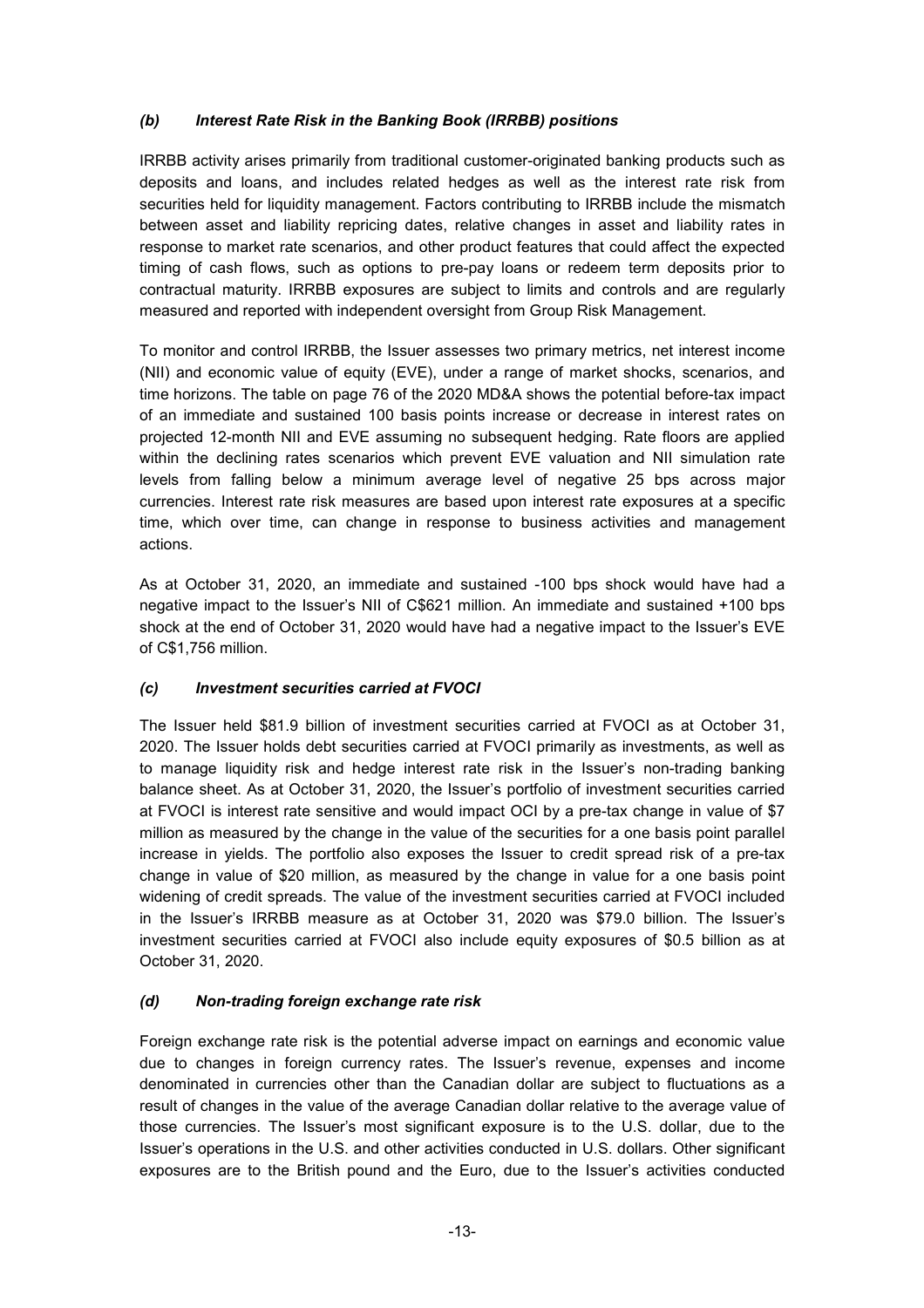internationally in these currencies. A strengthening or weakening of the Canadian dollar compared to the U.S. dollar, British pound and the Euro could reduce or increase, as applicable, the translated value of the Issuer's foreign currency denominated revenue, expenses and earnings and could have a significant effect on the results of the Issuer's operations. The Issuer is also exposed to foreign exchange rate risk arising from its investments in foreign operations.

For unhedged equity investments, when the Canadian dollar appreciates against other currencies, the unrealized translation losses on net foreign investments decreases Issuer shareholder equity through the other components of equity and decreases the translated value of the RWA of the foreign currency-denominated asset. The reverse is true when the Canadian dollar depreciates against other currencies. Consequently, the Issuer considers these impacts in selecting an appropriate level of its investments in foreign operations to be hedged.

# *2.3 Liquidity and funding risk*

Liquidity and funding risk ("**liquidity risk**") is the risk that the Issuer may be unable to generate sufficient cash or its equivalents in a timely and cost-effective manner to meet its commitments as they come due. Liquidity risk arises from mismatches in the timing and value of on-balance sheet and off-balance sheet cash flows.

Core funding, comprising capital, longer-term wholesale liabilities and a diversified pool of personal and, to a lesser extent, commercial and institutional deposits, is the foundation of the Issuer's structural liquidity position. The Issuer's ability to access unsecured funding markets and to engage in certain collateralized business activities on a cost-effective basis are primarily dependent upon maintaining competitive credit ratings. Credit ratings and outlooks provided by rating agencies reflect their views and methodologies. Ratings are subject to change, based on a number of factors including, but not limited to, the Issuer's financial strength, competitive position, liquidity and other factors not completely within the Issuer's control. A lowering of the Issuer's credit ratings may have potentially adverse consequences for the Issuer's funding capacity or access to the capital markets, may affect the Issuer's ability, and the cost, to enter into normal course derivative or hedging transactions and may require the Issuer to post additional collateral under certain contracts, any of which may have an adverse effect on its results of operations and financial condition.

The Liquidity Coverage Ratio (LCR) is a Basel III metric that measures the sufficiency of highquality liquid assets (HQLA) available to meet liquidity needs over a 30-day period in an acute stress scenario. The Basel Committee on Banking Supervision and Office of the Superintendent of Financial Institutions ("**OSFI**") regulatory minimum coverage level for LCR is 100%. However, in accordance with an OSFI announcement addressing concerns around the impact of the COVID-19 pandemic in the second quarter of 2020, Canadian banks are temporarily permitted to fall below the regulatory minimum level of 100% by using their HQLA buffer. The Issuer's average LCR for the quarter ended October 31, 2020 was 145%. Despite the Issuer's liquidity risk management policy described on pages 78 through 88 of the 2020 MD&A incorporated by reference into the Base Prospectus, any significant deterioration in its liquidity position may lead to an increase in funding costs or constrain the volume of new lending. These factors may adversely impact the Issuer's financial performance and position.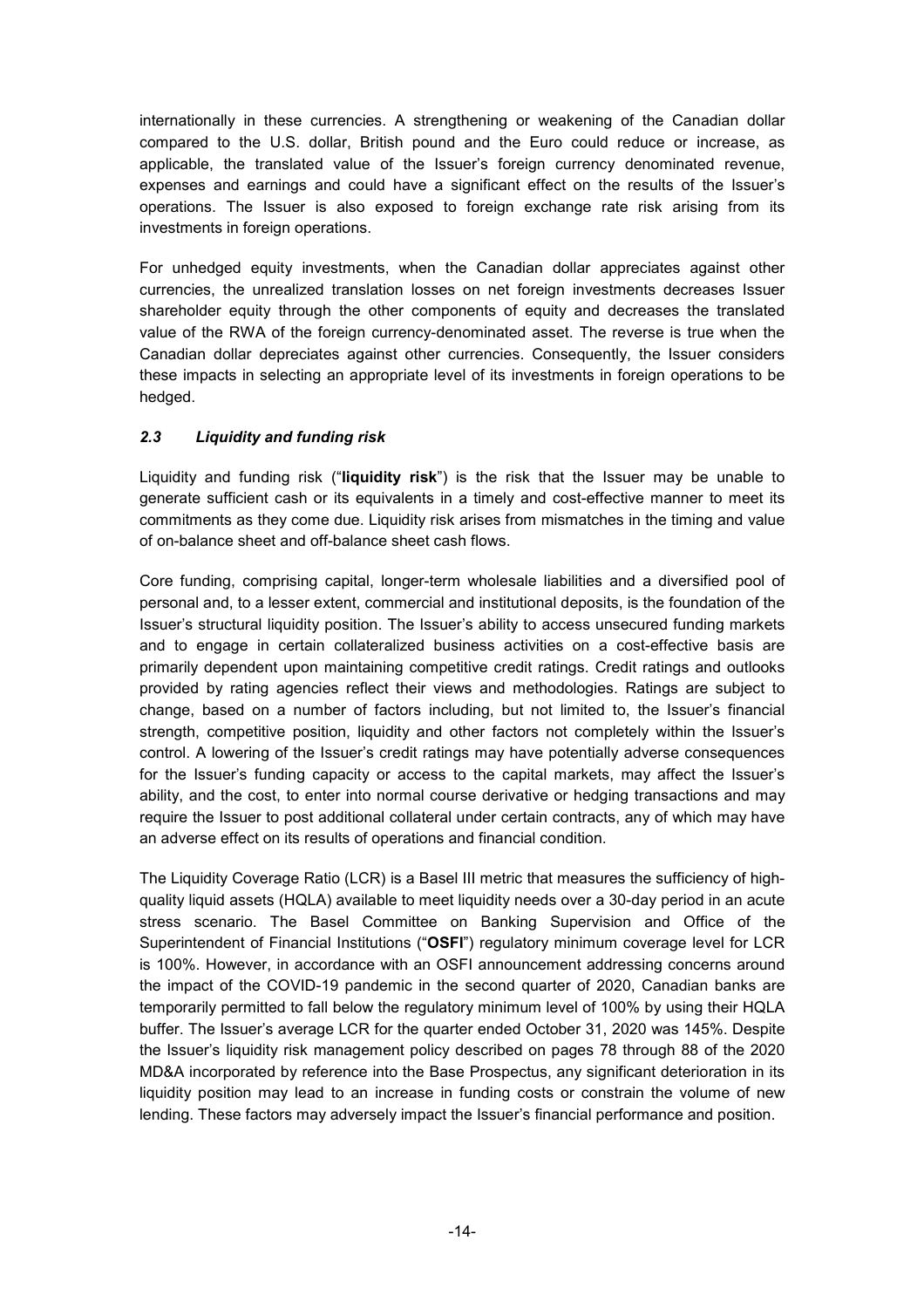## *2.4 Insurance risk*

Insurance risk refers to the potential financial loss to the Issuer that may arise where the amount, timing and/or frequency of benefit and/or premium payments under insurance or reinsurance contracts are different than expected. Insurance risk is distinct from those risks covered by other parts of the Issuer's risk management framework (e.g., credit, market and operational risk) where those risks are ancillary to, or accompany, the risk transfer. Given that the Issuer's Canadian business involves life, health, home, travel and auto insurance and its international insurance business offers life, disability and longevity reinsurance products, the Issuer's four insurance sub-risks are: morbidity, mortality, longevity and travel risk. Insurance risk may negatively impact the Issuer's financial performance and condition. See a description of the Issuer's insurance business on pages 39 and 42 of the 2020 MD&A incorporated by reference into the Base Prospectus.

# **3. Operational risk**

Operational risk is the risk of loss or harm resulting from people, inadequate or failed internal processes, controls and systems or from external events. Operational risk is inherent in all of the Issuer's activities and third party activities and failure to manage operational risk can result in direct or indirect financial loss, reputational impact or regulatory scrutiny and proceedings in the various jurisdictions where the Issuer operates.

Notwithstanding anything in this risk factor, this risk factor should not be taken as implying that the Issuer will be unable to comply with its obligations as a company with securities admitted to the Official List of the FCA or the UK Prudential Regulation Authority (the "**PRA**").

As at October 31, 2020, RWA of the Issuer amounted to C\$546,242 million, C\$70,047 million of which was for operational risk (compared to C\$448,821 million for credit risk and C\$27,374 million for market risk).

The Issuer's operations expose it to many different operational risks, which may adversely affect its businesses and financial results. In addition to cybersecurity, data management and privacy, and third party risk, which are discussed above in "1. Top and emerging risks", the Issuer's results could also be adversely affected by risks associated with money laundering and terrorist financing and business continuity.

Money laundering and terrorist financing risk is the risk that the Issuer's products and services are used to facilitate the laundering of proceeds of crime, including the financing of terrorist activity. The Issuer maintains an enterprise-wide program designed to deter, detect and report suspected money laundering and terrorist financing activities across its organization, while seeking to ensure compliance with the laws and regulations of the various jurisdictions in which the Issuer operates. Despite the Issuer's compliance programmes, non-compliance may still occur, leading to enforcement action, criminal prosecutions and reputational damage which could negatively impact its financial performance and condition.

Business continuity risk is the risk of being unable to maintain, continue or restore essential business operations during and/or after an event that prevents the Issuer from conducting business in the normal course. Exposure to disruptive operational events interrupts the continuity of its business operations and could negatively impact the Issuer's financial results, reputation, client outcomes and/or result in harm to the Issuer's employees. These operational events could result from the impact of severe weather, pandemics, failed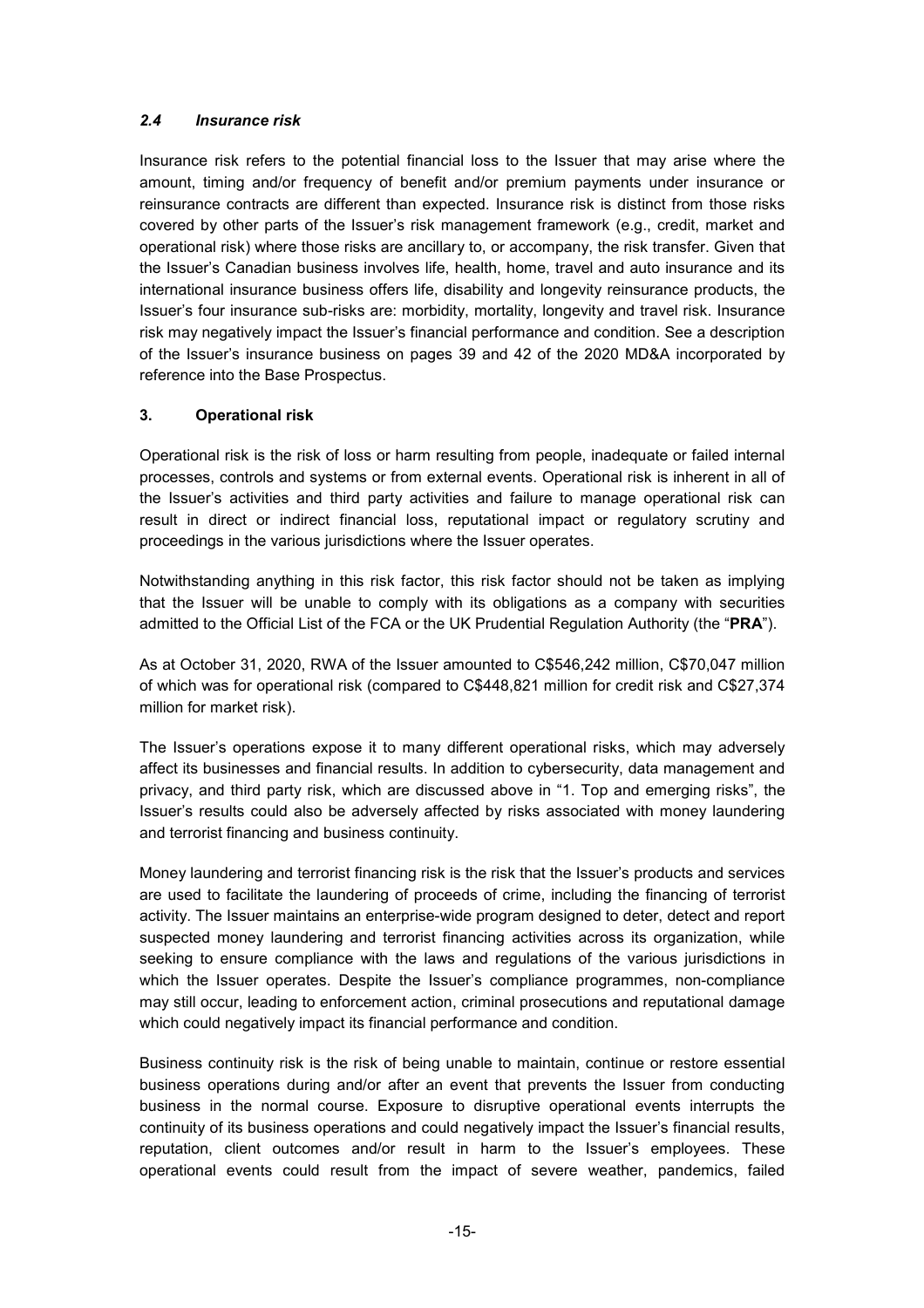processes, technology failures or cyber threats. The Issuer's risk-based enterprise-wide business continuity management program considers multiple scenarios to address the consequences of a disruption and its effects on the availability of the Issuer's people, processes, facilities, technology, and third-party arrangements. The Issuer's approach to business continuity management is outlined in policies and standards embedded across the organization and the related risks are regularly measured, monitored, reported and integrated in the Issuer's operational risk management and control framework.

## **4. Strategic risks**

# *4.1 Strategic risk*

Strategic risk is the risk that the Issuer or particular business areas of the Issuer will make inappropriate strategic choices, or will be unable to successfully implement selected strategies or achieve the expected benefits. For more information on the Issuer's strategic goals in each of its business segments, see pages 26 to 48 of the 2020 MD&A incorporated by reference into the Base Prospectus. Business strategy is a major driver of the Issuer's risk appetite and consequently the strategic choices the Issuer makes in terms of business mix determine how the Issuer's risk profile changes. The Issuer's ability to execute on its objectives and strategic goals will influence its financial performance. If the Issuer is unable to successfully implement selected strategies or related plans and decisions, if the Issuer makes inappropriate strategic choices or if the Issuer makes a change to its strategic goals, its financial performance and condition could be adversely affected.

# *4.2 Reputation risk*

Reputation risk is the risk of an adverse impact on stakeholders' perception of the Issuer due to (i) the actions or inactions of the Issuer, its employees, third-party service providers, or clients, (ii) the perceived misalignment of these actions or inactions with stakeholder expectations of the Issuer, or (iii) negative public sentiment towards a global or industry issue. The Issuer's reputation is rooted in the perception of its stakeholders, and the trust and loyalty they place in the Issuer is core to the Issuer's purpose as a financial services organization. A strong and trustworthy reputation will generally strengthen the Issuer's market position, reduce the cost of capital, increase shareholder value, strengthen its resiliency, and help attract and retain top talent. Conversely, damage to the Issuer's reputation can result in reduced share price and market capitalization, increased cost of capital, loss of strategic flexibility, inability to enter or expand into markets, loss of client loyalty and business, regulatory fines and penalties, restrictive agreements with regulators or prosecutors, or criminal prosecutions. The sources of reputation risk are widespread; risk to the Issuer's reputation can occur in connection with credit, regulatory, legal and operational risks. The Issuer can also experience reputation risk from a failure to maintain an effective control environment, exhibit good conduct and maintain appropriate culture practices.

## *4.3 Legal and regulatory environment risk*

## *(a) Legal and regulatory environment*

Legal and regulatory environment risk is the risk that new or modified laws and regulations, and the interpretation or application of laws and regulations, will negatively impact the way in which the Issuer operates, both in Canada and in the other jurisdictions in which the Issuer conducts business. The full impact of some of these changes on the Issuer's business will not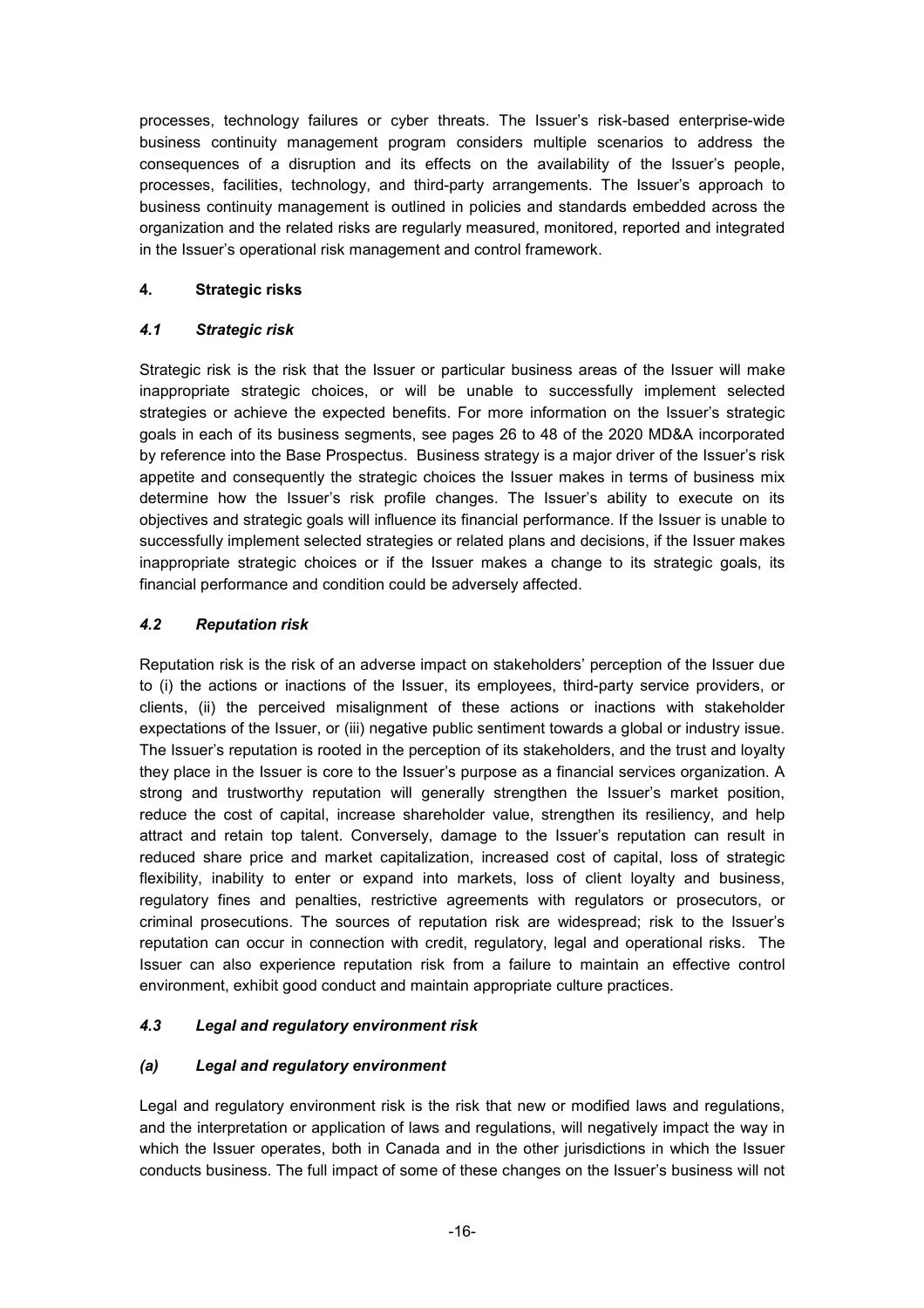be known until final rules are implemented and market practices have developed in response. The Issuer continues to respond to these and other developments and is working to minimize any potential adverse business or economic impact. The following provides a high-level summary of some of the key regulatory changes that have potential to increase or decrease the Issuer's costs, impact its profitability and increase the complexity of its operations. A summary of the additional regulatory changes instituted by governments globally and by OSFI during 2020 in response to the COVID-19 pandemic are included in the Significant developments: COVID-19, Liquidity and funding risk and Capital Management sections of the Issuer's 2020 Annual Report incorporated by reference into the Base Prospectus.

# *(i) Global uncertainty*

Significant uncertainty about the impacts of the COVID-19 pandemic, trade policy and geopolitical tensions continue to pose risks to the global economic outlook. In October 2020, the International Monetary Fund (IMF) projected global growth to decline -4.4% in calendar 2020, a moderate improvement from the -4.9% projection in June, yet well below October 2019 levels, as economic activity in advanced economies improved sooner than expected after initial containment measures were eased. The IMF projected global growth in 2021 of 5.2%, down from 5.4% projected in June, consistent with the expectations around persistent social distancing and continued containment measures. Estimates around the expected recovery beyond calendar 2020 remain uncertain, as timelines are largely dependent on the duration of the COVID-19 pandemic, including additional subsequent waves of the COVID-19 pandemic, and the effectiveness of the fiscal and monetary policy measures introduced in response to the COVID-19 pandemic. Trade policy also remains a source of uncertainty. While the Canada-United States-Mexico Agreement is now effective, reducing uncertainty about trade within North America, the post-pandemic future of global trade remains uncertain as countries may look to decrease reliance on the global supply chain. While the Issuer's diversified business model, as well as its product and geographic diversification, continue to help mitigate the risks posed by global uncertainty, global uncertainty and in particular its impact on the Canadian and U.S. economies may still have an adverse impact on the Issuer's financial performance and condition.

## *(ii) Canadian anti-money laundering (AML) regulations*

The amendments to Canada's Proceeds of Crime (Money Laundering) and Terrorist Financing Act regulations will become effective June 2021. These amendments aim to improve the effectiveness of Canada's anti-money laundering and counterterrorism financing regime, and align compliance with international standards. The Issuer has assessed the requirements and does not anticipate significant challenges in meeting the requirements by the effective date.

## *(iii) Interest rate benchmark reform*

London Interbank Offered Rate (LIBOR) is the most widely referenced benchmark interest rate across the globe for derivatives, bonds, loans and other floating rate instruments; however, there is a regulator-led push to transition the market from LIBOR and certain other benchmark rates to alternative risk-free, or nearly risk-free, rates that are based on actual overnight transactions. In addition to the U.S. and U.K., regulators and national central banks internationally, including the Bank of Canada (BoC), have warned the market they will need to be prepared for certain benchmark rates (including most tenors of LIBOR) to be discontinued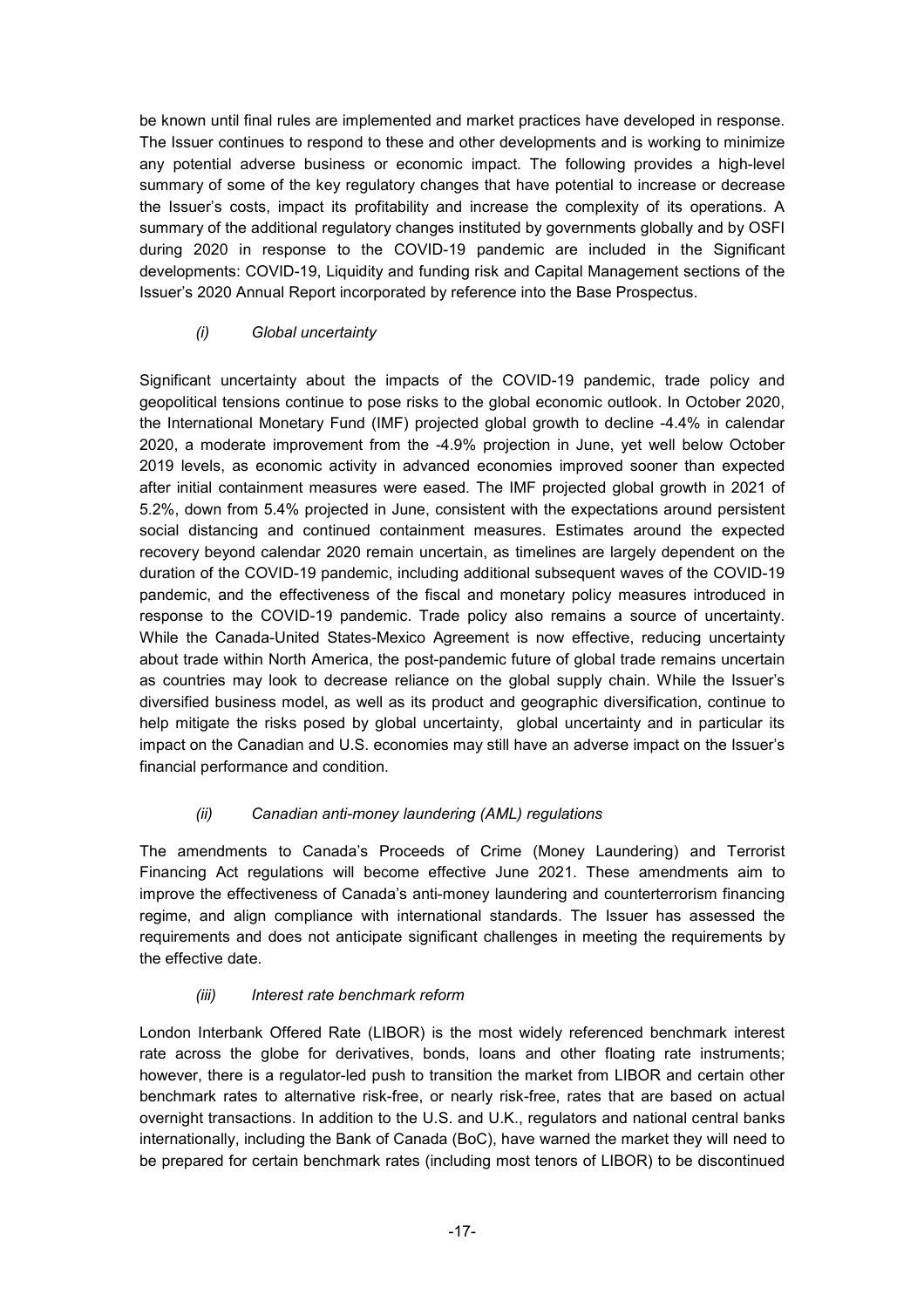at the end of calendar 2021. Derivatives, floating rate notes, loans and other financial contracts whose terms extend beyond the relevant discontinuation date, and that refer to certain benchmark rates (including LIBOR) as the reference rate, will be impacted. As a result, clearing agencies are moving towards new benchmark rates and the Issuer is working with them on the transition. For further details, refer to the Critical accounting policies and estimates section in the 2020 Annual Report incorporated by reference in the Base Prospectus.

## *(iv) Canadian benchmark rate for qualifying insured mortgages*

On February 18, 2020, the Department of Finance Canada announced changes to the minimum qualifying rate for insured mortgages. As a result of a review conducted by the federal financial agencies, it was concluded that the minimum qualifying benchmark rate should be more responsive to changes in market conditions. While the government has suspended its original effective date of April 6, 2020 until further notice due to the impact of the COVID-19 pandemic, the new benchmark rate will be the weekly median 5-year fixed insured mortgage rate plus 2%, compared to the current benchmark rate of the five-year fixed rate posted by the D-SIBs. The Issuer is currently assessing the impacts and the Issuer will continue to monitor for any further developments, including any future changes to the benchmark rate for uninsured mortgages.

## *(v) Client focused reforms*

The Canadian securities administrator published amendments to National Instrument 31-103 to implement the Client Focused Reforms (Reforms), which are intended to increase the standard of conduct required for Canadian securities registrants. The Reforms enhance core requirements relating to conflicts of interest, suitability, know-your-product and know-yourclient requirements, and also introduce new requirements relating to relationship disclosure, training and recordkeeping. The changes come into effect in two phases: the first phase relating to conflicts of interest and the related disclosure requirements comes into effect on June 30, 2021, extended from its previous effective date of December 31, 2020 due to the impact of the COVID-19 pandemic, and the second phase relating to the remaining requirements, on December 31, 2021. The requirements will primarily impact the Issuer's Personal & Commercial Banking and Wealth Management platforms. The Issuer is continuing to evaluate the requirements and their impacts on the Issuer's businesses.

## *(vi) U.S. regulatory initiatives*

Policymakers continue to evaluate and implement reforms to various U.S. financial regulations, which could result in either expansion or reduction to the U.S. regulatory requirements and associated changes in compliance costs. In May 2020, the Office of the Comptroller of the Currency released revisions to the regulation implementing the Community Reinvestment Act (CRA), intended to increase bank lending, investment, and services in lowand moderate-income communities, which becomes effective on January 1, 2023. The Issuer will continue to monitor developments and any resulting implications for the Issuer.

## *(vii) U.K. and European regulatory reform*

In addition to the implications from Brexit, other forthcoming regulatory developments include:

• Sustainability-Related Disclosures Regulation which will require financial services firms to disclose their approaches to considering environmental, social and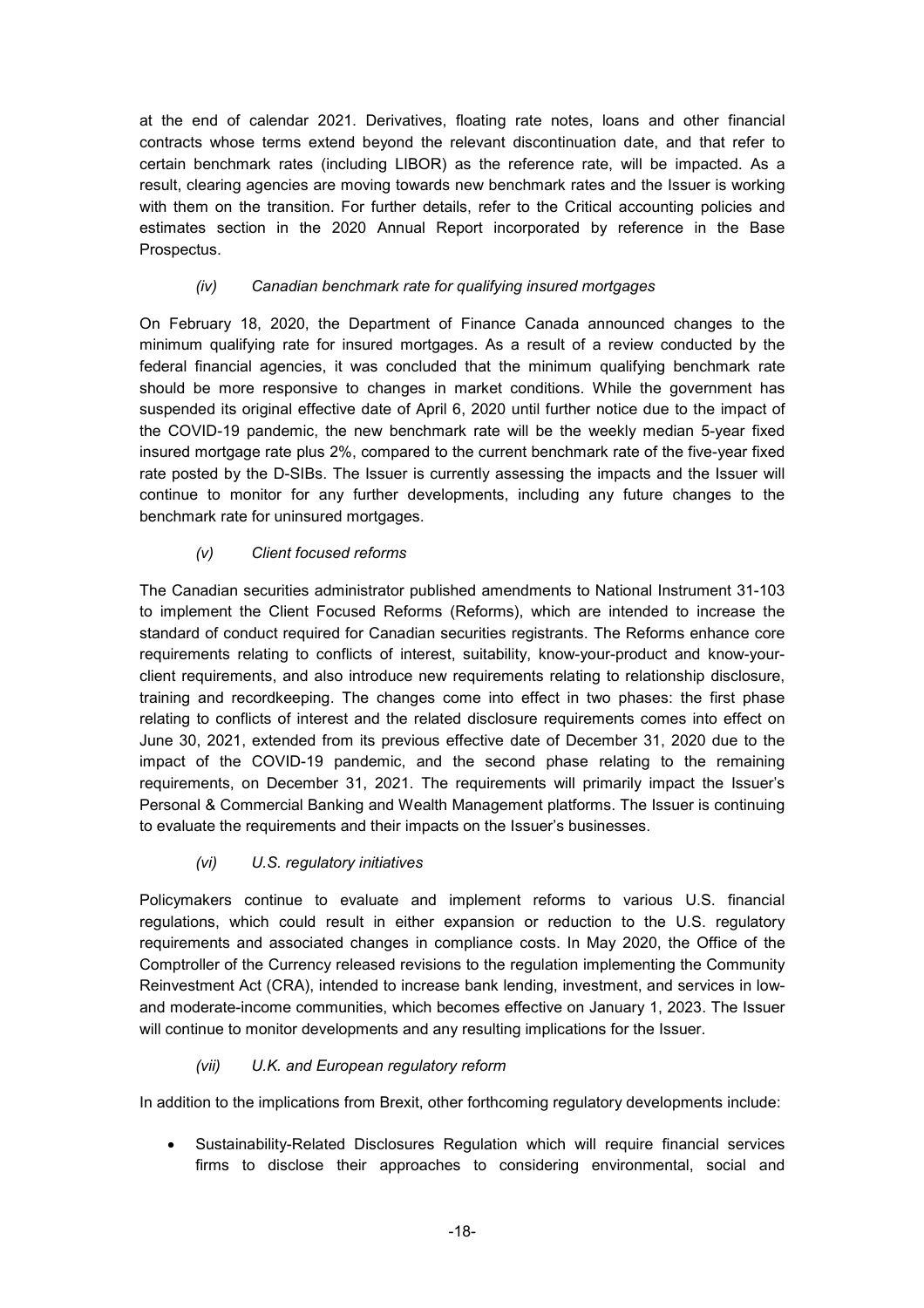governance factors as part of their advice and investment decision processes. These requirements are effective on March 10, 2021 and the Issuer is currently assessing the impacts.

• The EU's Central Securities Depositary Regulation rules which are intended to increase discipline in the settlement of securities transactions. The EU has revised the effective date to February 2022, extended from its previous effective date of February 2021.

These regulations could increase compliance costs for the Issuer and the interpretation or application of these regulations could negatively impact the way in which the Issuer operates.

#### *(b) Regulatory compliance risk*

Regulatory compliance risk is the risk of potential non-conformance with laws, rules, regulations and prescribed practices in any jurisdiction in which the Issuer operates. Issues regarding compliance with laws and regulations can arise in a number of areas in a large complex financial institution such as the bank, and are often the result of inadequate or failed internal processes, controls, people or systems.

Laws and regulations are in place to protect the financial and other interests of the Issuer's clients, investors and the public. As a large-scale global financial institution, the Issuer is subject to numerous laws and extensive and evolving regulation by governmental agencies, supervisory authorities and self-regulatory organizations in Canada, the U.S., the U.K., Europe and other jurisdictions in which it operates. In recent years, such regulation has become increasingly extensive and complex. In addition, regulatory scrutiny and expectations in Canada, the U.S., the U.K., Europe and globally for large financial institutions, with respect to, among other things, governance, risk management practices and controls, conduct as well as the enforcement of regulatory compliance matters has intensified. Failure to comply with these requirements and expectations or resolve any identified deficiencies could result in increased regulatory oversight and restrictions. Recent resolution of such matters involving other global financial institutions have involved the payment of substantial penalties, agreements with respect to future operation of their business, actions with respect to relevant personnel and guilty pleas with respect to criminal charges.

Operating in this increasingly complex regulatory environment and intense regulatory enforcement environment, The Issuer is and has been subject to a variety of legal proceedings, including civil claims and lawsuits, criminal charges, regulatory scrutiny, examinations and proceedings, investigations, audits and requests for information by various governmental regulatory agencies and law enforcement authorities in various jurisdictions, and it anticipates that the Issuer's ongoing business activities will give rise to such matters in the future. The global scope of the bank's operations also means that a single issue may give rise to overlapping regulatory investigations, regulatory proceedings and or civil litigation claims in different jurisdictions. RBC can be subject to such proceedings due to alleged violations of law or, if determined by regulators, allegedly inadequate policies, procedures or remediation of deficiencies. Changes to laws, including tax laws, regulations or regulatory policies, as well as the changes in how they are interpreted, implemented or enforced, could adversely affect the Issuer, for example, by lowering barriers to entry in the businesses in which it operates, increasing its costs of compliance, or limiting its activities and ability to execute its strategic plans. Further, there is no assurance that the Issuer always will be, or be deemed to be, in compliance with laws, regulations or regulatory policies or expectations. Accordingly, it is possible that the Issuer could receive a judicial or regulatory enforcement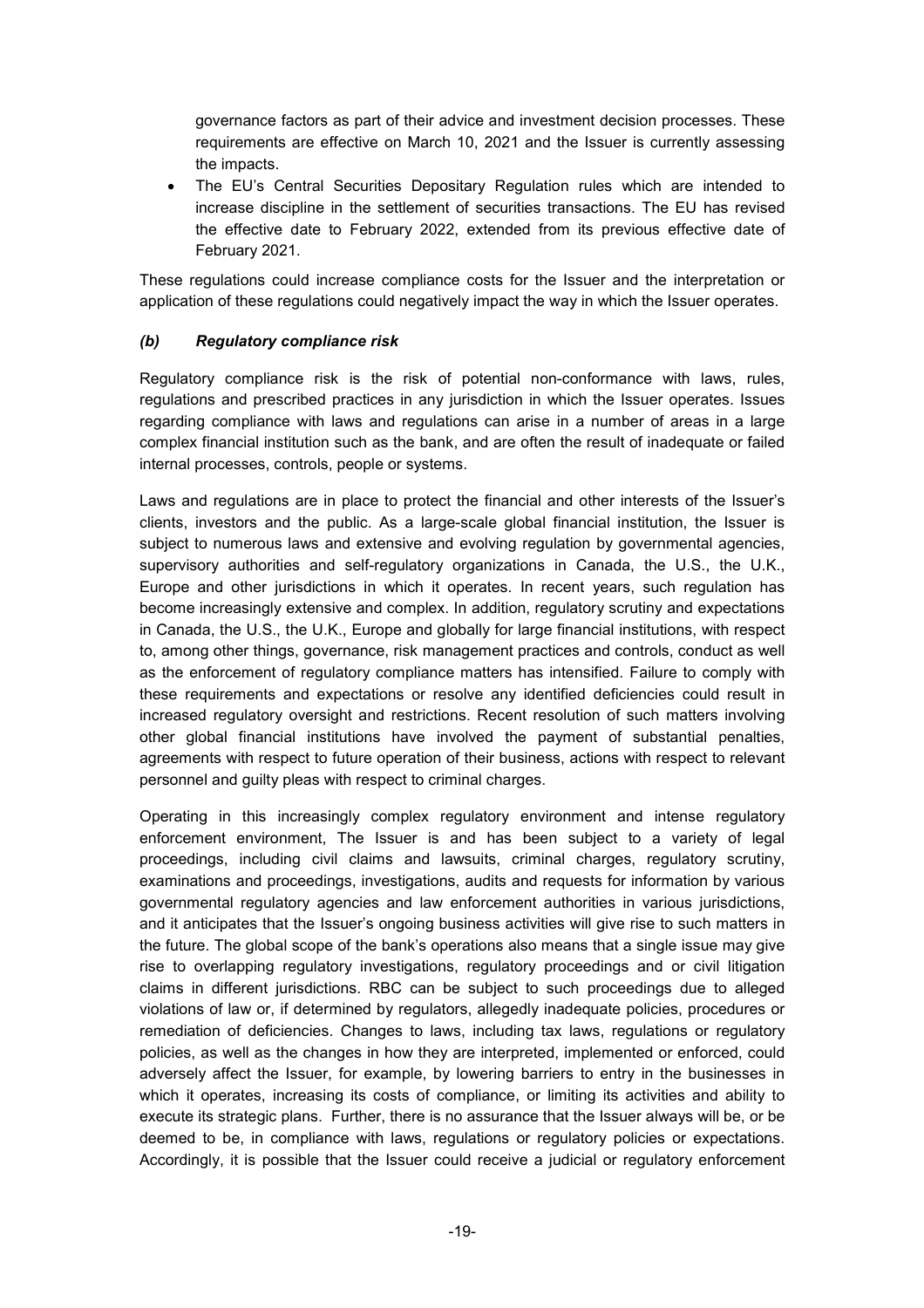judgment or decision that results in fines, damages, penalties, and other costs or injunctions, criminal convictions, or loss of licenses or registrations that would damage its reputation, and negatively impact its earnings and ability to conduct some of its businesses. In addition, the Issuer is subject to litigation arising in the ordinary course of its business and the adverse resolution of any litigation could have a significant adverse effect on its results or could give rise to significant reputational damage, which in turn could impact its future business prospects.

The Issuer's Regulatory Compliance Management Framework outlines how the Issuer manages and mitigates the regulatory compliance risks associated with failing to comply with, or adapt to, current and changing laws and regulations in the jurisdictions in which it operates.

Regulatory compliance risk includes the regulatory risks associated with financial crimes (which include, but are not limited to, money laundering, bribery, and sanctions), privacy, market conduct, consumer protection, business conduct, as well as prudential and other generally applicable non-financial requirements. Specific compliance policies, procedures and supporting frameworks have been developed to manage regulatory compliance risk.

## *4.4 Competitive risk*

Competitive risk is the risk of an inability to build or maintain a sustainable competitive advantage in a given market or markets, and includes the potential for loss of market share due to competitors offering superior products and services. Competitive risk can arise within or outside the financial sector, from traditional or non-traditional competitors, domestically or globally. There is intense competition for clients among financial services companies in the markets in which the Issuer operates. Client loyalty and retention can be influenced by a number of factors, including new technology used or services offered by the Issuer's competitors, relative service levels and prices, product and service attributes, its reputation, actions taken by its competitors, and adherence with competition and anti-trust laws. Other companies, such as insurance companies and non-financial companies, as well as new technological applications, are increasingly offering services traditionally provided by banks. This competition could also reduce the Issuer's revenue which could adversely affect its results.

## **5. Macroeconomic risks**

# *5.1 Impact of pandemic risk factor*

Pandemics, epidemics or outbreaks of an infectious disease in Canada or worldwide could have an adverse impact on the Issuer's business, including changes to the way the Issuer operates, and on the Issuer's financial results and condition. The spread of the COVID-19 pandemic, given its severity and scale, continues to adversely affect the Issuer's business to varying degrees, some of the Issuer's clients and also continues to pose risks to the global economy. At the onset of the COVID-19 pandemic, governments and regulatory bodies in affected areas imposed a number of measures designed to contain the COVID-19 pandemic, including widespread business closures, social distancing protocols, travel restrictions, school closures, quarantines, and restrictions on gatherings and events. While a number of containment measures have been and continue to be gradually eased or lifted across some regions, additional safety precautions and operating protocols aimed at containing the spread of COVID-19 have been and continue to be instituted. In addition, the emergence of a second wave of the COVID-19 pandemic has led to the re-imposition of containment measures to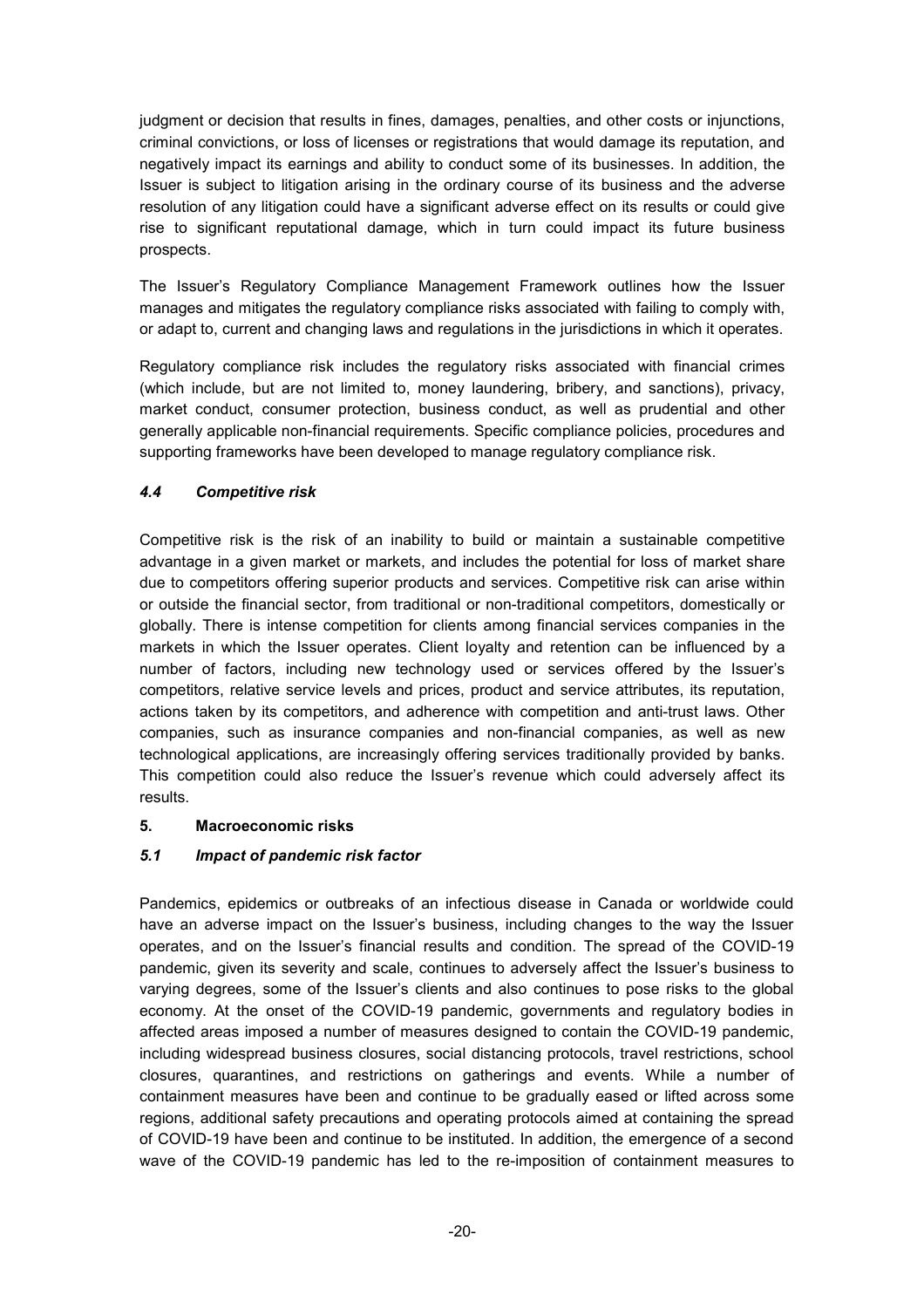varying degrees in some regions. As a result, containment measures continue to impact global economic activity, including the pace and magnitude of recovery as well as contributing to increased market volatility and changes to the macroeconomic environment. As the impacts of the COVID-19 pandemic continue to materialize, the prolonged effects of the disruption have had and continue to have adverse impacts on the Issuer's business strategies and initiatives, resulting in ongoing effects to the Issuer's financial results, including the realization of credit, market or operational risk losses.

Governments, monetary authorities, regulators and financial institutions, including the Issuer, have taken and continue to take actions in support of the economy and financial system. These actions include fiscal, monetary and other financial measures to increase liquidity, and provide financial aid to individual, small business, commercial and corporate clients. Additionally, regulatory relief measures in support of financial institutions have also been provided. For more information on these programs, refer to the Relief programs, Liquidity and funding risk and Capital management sections of the Issuer's 2020 Annual Report incorporated by reference into the Base Prospectus.

The Issuer is closely monitoring the potential continued effects and impacts of the COVID-19 pandemic, which continues to be a rapidly evolving situation. Uncertainty remains as to the full impacts of the COVID-19 pandemic on the global economy, financial markets, and the Issuer, including on the Issuer's financial results, regulatory capital and liquidity ratios and ability to meet regulatory and other requirements. The ultimate impacts will depend on future developments that are highly uncertain and cannot be predicted, including the scope, severity, duration and additional subsequent waves of the COVID-19 pandemic, as well as the effectiveness of actions and measures taken by government, monetary and regulatory authorities and other third parties. Despite recent positive trial results, the ongoing evolution of the development and distribution of an effective vaccine also continues to raise uncertainty. With respect to client relief programs, the Issuer may face challenges, including increased risk of client disputes, litigation, government and regulatory scrutiny as a result of the effects of the COVID-19 pandemic on market and economic conditions and actions government authorities take in response to those conditions. The Issuer may also face increased operational and reputational risk and financial losses, including higher credit losses amongst other things, depending on the effectiveness of these client relief programs for the Issuer's individual, small business, commercial and corporate clients. The effectiveness of these programs will depend on the duration and scale of the COVID-19 pandemic and will differ by region and industry, with varying degrees of benefit to the Issuer's clients.

The COVID-19 pandemic has and may continue to result in disruptions to some of the Issuer's clients and the way in which the Issuer conducts its business, including the closure of certain branches, prolonged duration of staff working from home, and changes to the Issuer's operations due to higher volumes of client requests, as well as disruptions to key suppliers of its goods and services. These factors have adversely impacted, and may continue to adversely impact, the Issuer's business operations and the quality and continuity of service to clients. To date, the Issuer has taken proactive measures through its business continuity plans to adapt to the ongoing work from home arrangements, carefully planning the return to premise for some of the Issuer's employees, and the Issuer's crisis management teams have increased their efforts to preserve the well-being of the Issuer's employees and the Issuer's ability to serve clients. Additionally, various temporary relief programs beyond the available government programs were launched to further support the Issuer's clients in financial need. For more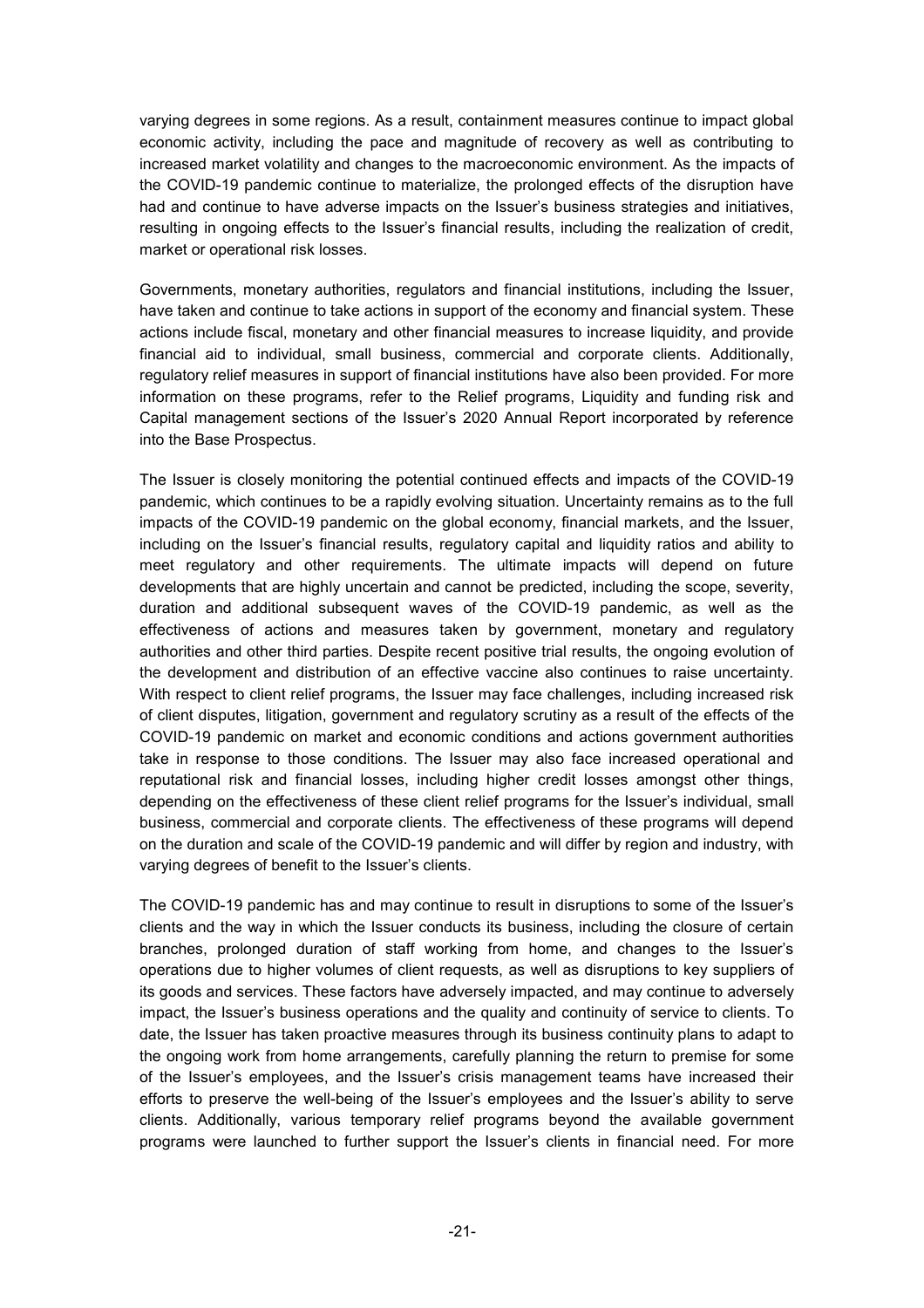information on the Issuer's relief programs, refer to the Relief programs section on pages 20 to 21 of the Issuer's 2020 Annual Report incorporated by reference in the Base Prospectus.

In addition to the impact that the COVID-19 pandemic has had and continues to have on the Issuer's business, it may also continue to increase financial stress on some of the Issuer's clients. This, in conjunction with operational constraints due to the impacts of social distancing, including but not limited to full closures or reduced operating hours, lost sales opportunities and/or increased operating costs, could lead to increased pressure on some of the Issuer's individual clients as well as on the financial performance on some of the Issuer's small business, commercial and corporate clients, which could result in higher than expected credit losses for the Issuer.

If the COVID-19 pandemic is prolonged, including the possibility of additional subsequent waves, or further diseases emerge that give rise to similar effects, the adverse impact on the economy could deepen and result in further volatility and declines in financial markets. Moreover, it remains uncertain how the macroeconomic environment, and societal and business norms will be impacted following this COVID-19 pandemic. Unexpected developments in financial markets, regulatory environments, or consumer behaviour and confidence may also have adverse impacts on the Issuer's financial results and condition, business operations and reputation, for a substantial period of time. See also the impact of Covid-19 pandemic on other top and emerging risk factors, operational and reputational risks as well as credit and liquidity and funding risks described above.

#### *5.2 Systemic Risk*

Systemic risk is the risk that the financial system as a whole, or a major part of it – either in an individual country, a region, or globally – is put in real and immediate danger of collapse or serious damage due to an unforeseen event causing a substantive shock to the financial system with the likelihood of material damage to the economy, and which would result in financial, reputation, legal or other risks for the Issuer.

Systemic risk is considered to be the least controllable risk facing the Issuer, leading to increased vulnerabilities as experienced during the 2008 global financial crisis and the COVID-19 pandemic. The Issuer's ability to mitigate systemic risk when undertaking business activities is limited, other than through collaborative mechanisms between key industry participants, and, as appropriate, the public sector and regulators to reduce the frequency and impact of these risks. The two most significant measures in mitigating the impact of systemic risk are diversification and stress testing.

The Issuer's diversified business model, portfolios, products, activities and funding sources help mitigate the potential impacts from systemic risk as well as having established risk limits to ensure its portfolio is diversified, and concentration risk is reduced and remains within its risk appetite.

Stress testing involves consideration of the simultaneous movements in a number of risk factors. It is used to ensure the Issuer's business strategies and capital planning are robust by measuring the potential impacts of credit, market, liquidity, and operational risks on it, under adverse economic conditions. The Issuer's enterprise-wide stress testing program evaluates the potential effects of a set of specified changes in risk factors, corresponding to exceptional but plausible adverse economic and financial market events. These stress scenarios are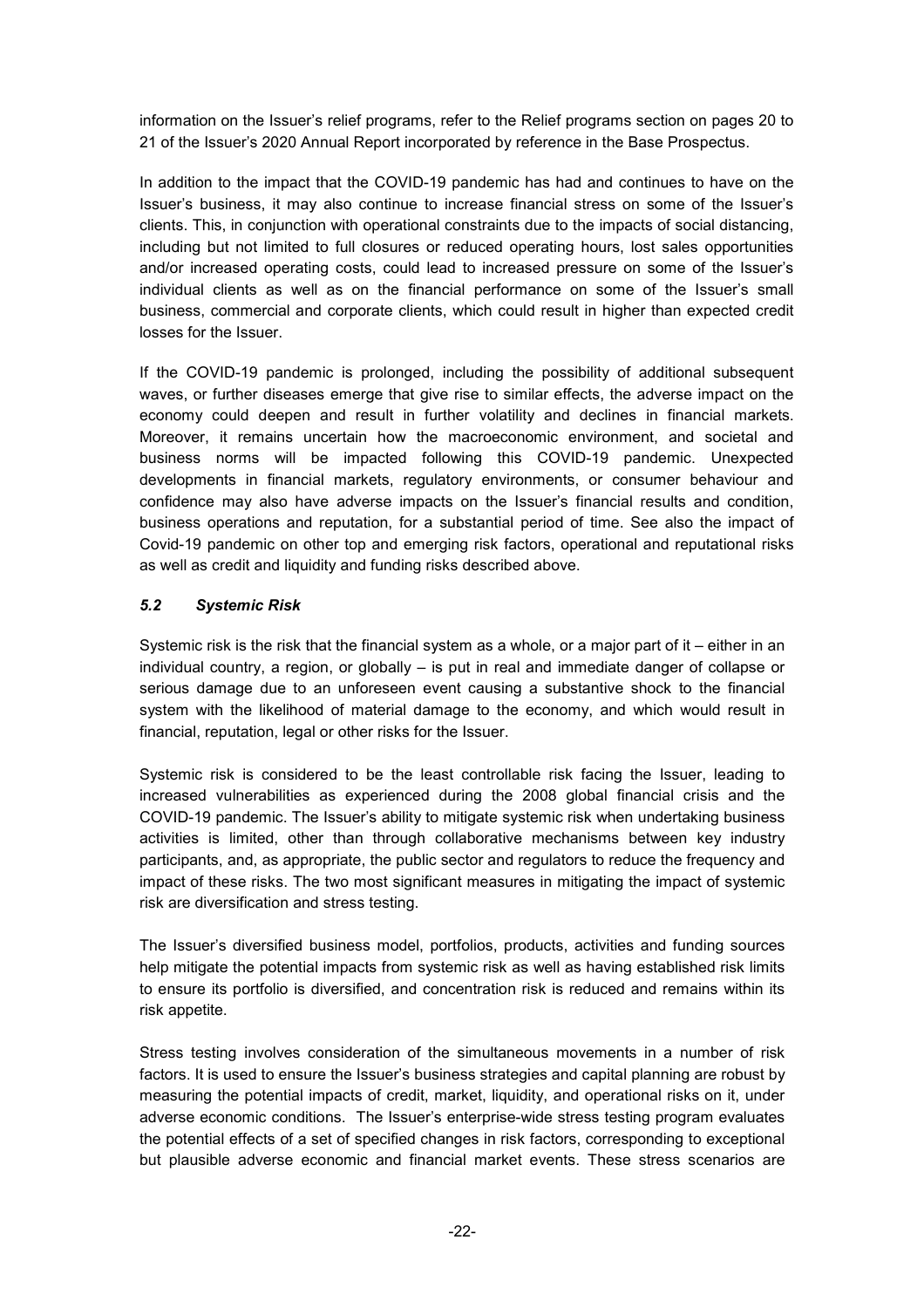evaluated across the organization, and results are integrated to develop an enterprise-wide view of the impacts on the Issuer's financial results and capital requirements. For further details on the Issuer's stress testing, refer to the Enterprise risk management section on pages 57 to 61 of the Issuer's 2020 MD&A incorporated by reference into the Base Prospectus.

The Issuer's financial results are affected by the business and economic conditions in the geographic regions in which it operates. These conditions include consumer saving and spending habits as well as consumer borrowing and repayment patterns, business investment, government spending, exchange rates, sovereign debt risks, the level of activity and volatility of the capital markets, strength of the economy and inflation. Given the importance of the Issuer's Canadian and U.S. operations, a continued economic downturn may largely affect its personal and business lending activities and may result in higher provisions for credit losses. Deterioration and uncertainty in global capital markets could result in continued high volatility that would impact results in Capital Markets, while in Wealth Management weaker market conditions could lead to lower average fee-based client assets and transaction volumes. In addition, worsening financial and credit market conditions may adversely affect the Issuer's ability to access capital markets on favourable terms and could negatively affect its liquidity, resulting in increased funding costs and lower transaction volumes in Capital Markets and Investor & Treasury Services.

The Issuer's financial results are also sensitive to changes in interest rates. Central banks globally reduced benchmark interest rates in 2020, largely in response to the impact of the COVID-19 pandemic in an effort to provide support to maintain the resilience and stability of the financial systems. A continuing low interest rate environment in Canada, the U.S. and globally would result in net interest income continuing to be unfavourably impacted by spread compression across many of the Issuer's businesses while an increase in interest rates would benefit the Issuer's businesses. However, a significant increase in interest rates could also adversely impact household balance sheets, leading to credit deterioration which might negatively impact the Issuer's financial results, particularly in some of its Personal & Commercial Banking and Wealth Management businesses.

## **6. Overview of other risks**

In addition to the risks described above, there are other risk factors, described below, which may adversely affect the Issuer's businesses and financial results. The following discussion is not exhaustive as other factors could adversely affect the Issuer's results.

## *6.1 Government fiscal, monetary and other policies*

The Issuer's businesses and earnings are affected by monetary policies that are adopted by the BoC, the Fed in the U.S., the ECB in the EU and monetary authorities in other jurisdictions in which the Issuer operates, as well as the fiscal policies of the governments of Canada, the U.S., Europe and such other jurisdictions. Such policies can also adversely affect the Issuer's clients and counterparties in Canada, the U.S. and internationally, which may increase the risk of default by such clients and counterparties.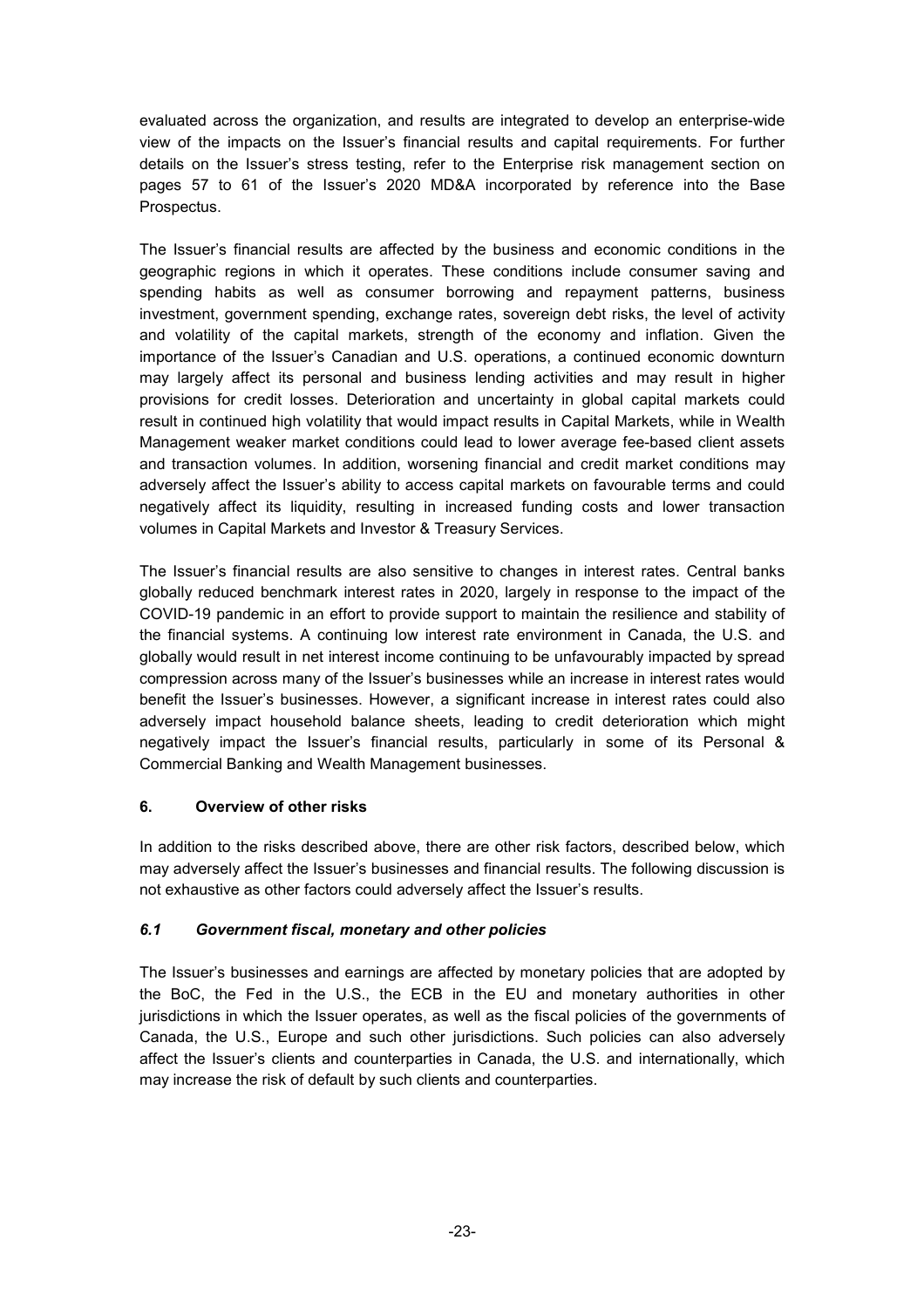## *6.2 Tax risk and transparency*

Tax risk refers to the risk of loss related to unexpected tax liabilities. The tax laws and systems that are applicable to the Issuer are complex and wide ranging. As a result, the Issuer ensures that any decisions or actions related to tax always reflect its assessment of the long-term costs and risks involved, including their impact on the Issuer's relationship with clients, shareholders, and regulators, and its reputation.

The Issuer's tax strategy is designed to provide transparency and support its business strategy, and is aligned with the Issuer's corporate vision and values. The Issuer seeks to maximize shareholder value by structuring its businesses are structured in a tax-efficient manner while considering reputational risk by being in compliance with all laws and regulations. The Issuer's policy seeks to ensure that it:

- Acts with integrity and in a straightforward, open and honest manner in all tax matters;
- Ensures tax strategy is aligned with the Issuer's business strategy supporting only bona fide transactions with a business purpose and economic substance;
- Ensures all intercompany transactions are conducted on arm's length terms;
- Ensures the Issuer's full compliance and full disclosure to tax authorities of its statutory obligations; and
- Endeavours to work with the tax authorities to build positive long-term relationships and where disputes occur, address them constructively.

With respect to assessing the needs of its clients, the Issuer considers a number of factors including the purpose of the transaction. The Issuer seeks to ensure that it only supports bona fide client transactions with a business purpose and economic substance. Should the Issuer become aware of client transactions that are aimed at evading their tax obligations, the Issuer will not proceed with the transactions.

Given that the Issuer operates globally, complex tax legislation and accounting principles have resulted in differing legal interpretations between the respective tax authorities the Issuer deals with and itself, and the Issuer is at risk of tax authorities disagreeing with prior positions the Issuer has taken for tax purposes. When this occurs, the Issuer is committed to an open and transparent dialogue with the tax authorities to ensure a quick assessment and prompt resolution of the issues where possible. Failure to adequately manage tax risk and resolve issues with tax authorities in a satisfactory manner could adversely impact the Issuer's results, potentially to a material extent in a particular period, and/or significantly impact the Issuer's reputation.

## *6.3 Environmental and social risk*

Environmental and social (E&S) risk is the potential for an E&S issue associated with the Issuer, a client, transaction, product, supplier or activity to have a negative impact on the Issuer's financial position, operations, legal and regulatory compliance, or reputation. E&S issues include, but are not limited to, site contamination, waste management, land and